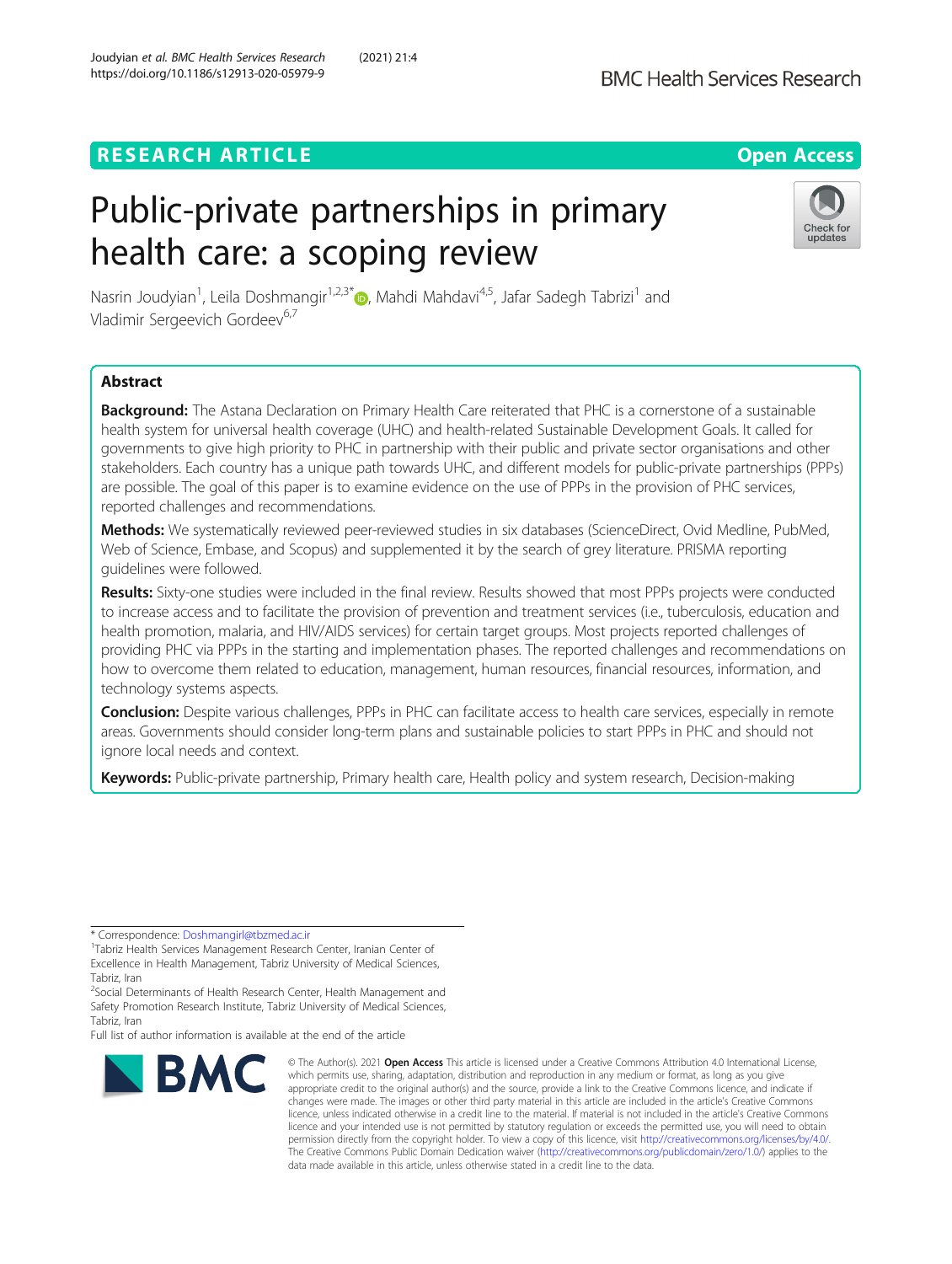### Background

Achieving the highest possible level of health is a fundamental right for every human being [[1](#page-15-0)]. Two years ago, 40 years after signing the Declaration of Alma-Ata (1978) [[2\]](#page-15-0), world leaders reinstated that 'strengthening Primary Health Care (PHC) is the most inclusive, effective and efficient approach to enhance people's physical and mental health, as well as social well-being' [[3](#page-15-0)]. The Astana Declaration on PHC (2018) reiterated that PHC is a cornerstone of a sustainable health system for universal health coverage (UHC) and health-related Sustainable Development Goals. It also called for all stakeholders to work as partners while taking joint action to build stronger and sustainable PHC [\[3](#page-15-0)]. When implementing this Declaration, countries will choose their unique paths towards UHC. Regardless of their choice, all of them would require effective cooperation and involvement of all major stakeholders (i.e., patients, health professionals, the private sector, civil society, local and international partners, and others).

Previous studies have shown that, despite substantial contributions and previous successes, provision of PHC services solely via the public sector providers has its limitation and some potential problems are welldocumented (e.g., shortage of human resources, inefficient institutional frameworks, inadequate quality and efficiency due to a lack of competition, particularly in remote and rural areas) [\[4](#page-15-0), [5](#page-15-0)]. In response to these challenges, some suggested that public-private partnerships (PPPs) initiatives could help to make PHC services provision more effective and efficient [[6](#page-15-0)–[12](#page-15-0)]. PPPs are voluntary cooperative arrangements between two and more public and private sectors in which all participants agree to work together to achieve a common purpose or undertake a specific task and to share risks and responsibilities, resources and benefits [[13\]](#page-15-0). The flexible nature of PPPs provides a framework for developing and adapting existing structures to meet the specific needs of each project [[14\]](#page-15-0). For instance, among the objectives of PPPs could be the establishment of a sustainable financial system; capacity-building reforms and management reforms in the public and private sectors; preventing unintended outcomes in the growth of the private sector in health; cost control and improving the health of the community; facilitating socio-economic development; improving PHC services coverage, quality, and infrastructure; as well as increasing the demand for health services [\[15](#page-15-0)].

Local support and private initiatives could become viable when improving PHC performance under a PPP, particularly in a situation when PHC does not have the necessary facilities to provide services, the utilisation of PHC services provided by the public sector is low, and there is a lack of effective mechanisms to evaluate and monitor its performance [[5\]](#page-15-0). Private providers may also play an important role in the management of public health problems, such as malaria, sexually transmitted diseases, and tuberculosis (TB) [\[4](#page-15-0), [16\]](#page-15-0). It was previously shown that among the main reasons for service uptake from private PHC providers were better geographic access, shorter waiting times, more flexible opening hours, easier access to staff consultations and medication, and more confidentiality regarding disease-related symptoms [[4,](#page-15-0) [17](#page-15-0)–[20\]](#page-15-0). Moreover, the use of PPPs can significantly reassure and reduce the fear of privatising health care services [\[6](#page-15-0)]. Not surprisingly, PPPs are rapidly expanding and becoming an integral part of effective health interventions [\[21\]](#page-15-0). They have been tested as a means of ensuring the provision of comprehensive PHC service is efficient, effective, and fair [\[22](#page-15-0)]. PPPs are also often perceived as an innovative method that can produce desired results, particularly when the market fails to distribute health benefits to those who need them (i.e., disadvantaged and the poor people in developing countries) [\[23](#page-15-0), [24](#page-15-0)].

Our scoping review aimed to examine evidence on the use of PPPs in the provision of PHC services and answer the following questions: What target groups have been assigned to receive PHC services via PPPs? What kind of PHC services and processes were provided via PPPs? What arrangements or methods have been used to transfer PHC services to a private sector? What are the results of the service delivery using PPPs? What is the experience of PHC service users? What were the lessons learnt?

# Methods

#### Data sources and search strategy

Six databases (ScienceDirect, Ovid Medline, PubMed, Web of Science, Embase, and Scopus) were searched between September and October 2018 for studies reporting on PPPs models used in PHC services provision. We used the following search terms: PPP or public-private partnership(s), public-private participation, public-private collaboration, public-private engagement, public-private mix, in combination with PHC or primary health care, primary healthcare, health care, healthcare, public health. A detailed search strategy for each database can be found in [Appendix.](#page-14-0) The publication language was restricted to English. There were no time restrictions. We supplemented our review by a grey literature search conducted using the World Health Organization databases and websites of private health institutions. Additionally, the references of all included papers were searched for articles not identified through electronic searches.

#### Study selection

The titles and abstracts of documents were assessed against the inclusion and exclusion criteria ([Appendix](#page-14-0))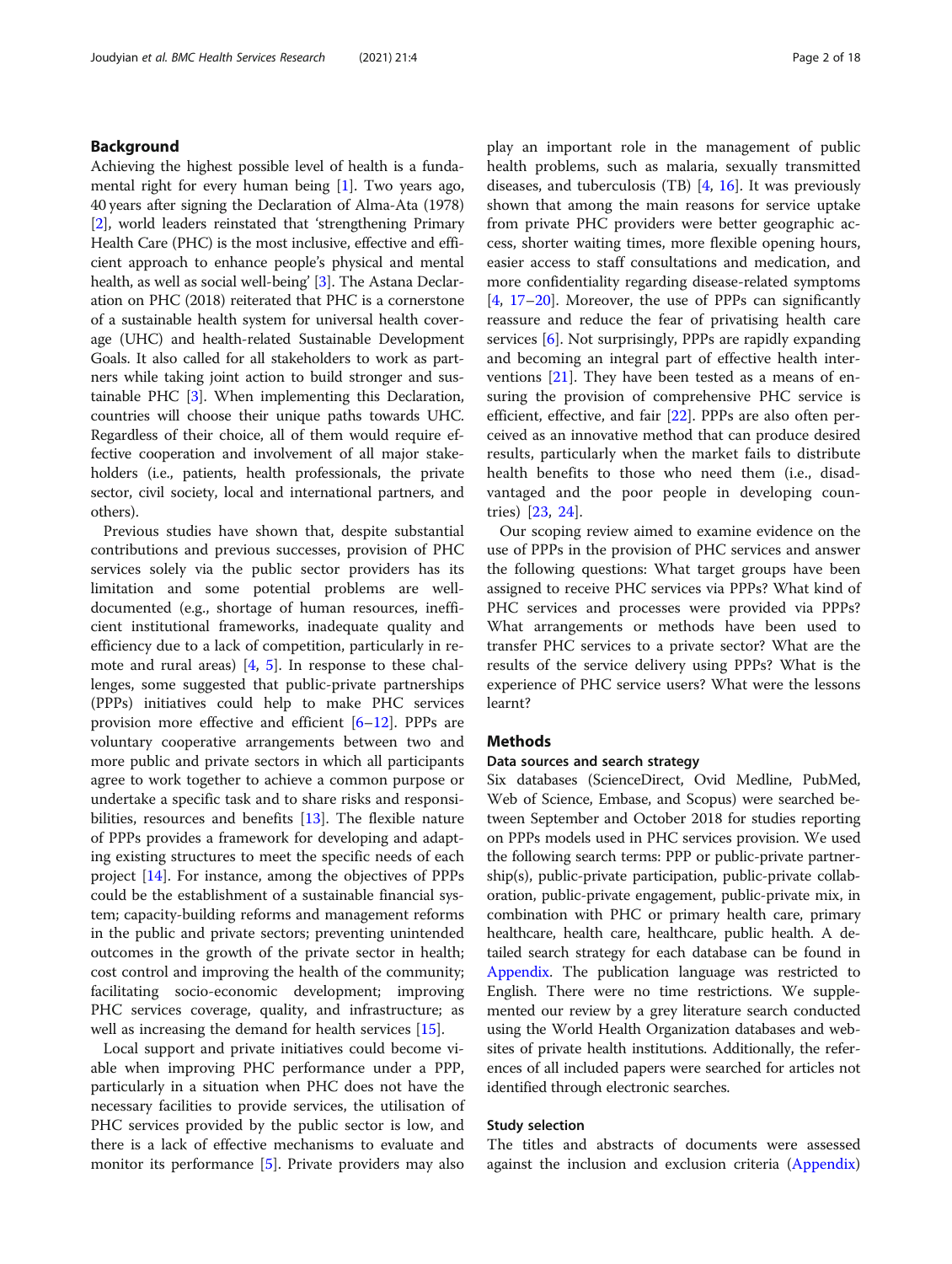#### <span id="page-2-0"></span>Table 1 Key features of studies included in the review

| Author, year                           | Location<br>/setting | Objective(s)                                                                                                                                                                                                                                              | Type of<br>study              | <b>Services</b>                                                                                                             |                             | Model type Target group                                                                      |
|----------------------------------------|----------------------|-----------------------------------------------------------------------------------------------------------------------------------------------------------------------------------------------------------------------------------------------------------|-------------------------------|-----------------------------------------------------------------------------------------------------------------------------|-----------------------------|----------------------------------------------------------------------------------------------|
| Ahmed F, Nisar<br>N, 2010 [15]         | Pakistan             | Examines barriers to<br>further development of<br>PPP in Pakistan                                                                                                                                                                                         | Narrative<br>review           | $\overline{\phantom{0}}$                                                                                                    | PPP<br>(contracting<br>out) |                                                                                              |
| Ardian M et al.,<br>2007 [13]          | Indonesia            | To describe a successful<br>partnership between the<br>district health department,<br>a private company and<br>non-governmental health<br>care providers                                                                                                  | Descriptive-<br>case study    | Case detection, treatment                                                                                                   | PPP                         | TB case                                                                                      |
| Argaw MD et al.,<br>2016 [25]          | Ethiopia             | To analyse health facility<br>reports on malaria service<br>delivery to assesses the<br>magnitude of cases and<br>adherence of health care<br>workers on the national<br>standards                                                                        | Retrospective<br>descriptive  | Malaria diagnosis and<br>treatment                                                                                          | PPP                         | Suspected of malaria                                                                         |
| Arora V et al.,<br>2004 [22]           | India                | To increase case<br>notification in the revised<br>national TB control<br>program and to improve<br>treatment outcome in the<br>private sector through the<br>implementation of dots<br>principles                                                        | Intervention                  | Diagnosis and treatment<br>of TB patients                                                                                   | PPM                         | Suspected of TB, Patient<br>with TB                                                          |
| Baig M et al.,<br>2014 [6]             | India                | Assess the nature and<br>extent of primary health<br>care services provided in<br>PHCs managed by NGOs<br>and Corporates, as<br>compared to the<br>government                                                                                             | A case study                  | Immunisation services,<br>health promotion,<br>treatment of common<br>ailments, malaria<br>management, delivery<br>services | <b>PPP</b>                  | The people of a region                                                                       |
| Balasubramanian<br>R et al., 2006 [26] | India                | To evaluate a rural public-<br>private partnership model<br>within the TB control<br>program                                                                                                                                                              | Cohort                        | Case detection, treatment                                                                                                   | PPP                         | TB case                                                                                      |
| Barr DA, 2007<br>$[27]$                | <b>USA</b>           | Provide an overview of the<br>history of health-related<br>PPPs during the past 20<br>years and describe a re-<br>search protocol commis-<br>sioned by the world health<br>organisation to evaluate<br>the effectiveness of PPPs in<br>a research context | Descriptive<br>protocol       |                                                                                                                             | PPP                         |                                                                                              |
| Bourgeois DM<br>et al., 2014 [28]      | UK                   | Introducing an oral health<br>collaborative promotion<br>program called<br>Live.Learn.Laugh                                                                                                                                                               | Narrative<br>review           | Educational and research<br>services of oral health                                                                         | PPP                         | Schools, kindergarten,<br>mothers of students, the<br>general population                     |
| Brad Schwartz J,<br>Bhushan I, 2004    | Cambodia             | To examine the effects on<br>immunisation equity of the<br>large-scale contracting of<br>primary healthcare services<br>in rural areas of Cambodia                                                                                                        | Intervention                  | Coverage targets and<br>equity targets for all<br>primary healthcare<br>services, including<br>immunisation of children     | PPP                         | Five of nine rural districts<br>which together have a<br>population of over 1.25 M<br>people |
| Chongwe G<br>et al., 2015 [29]         | Zambia               | Determine the extent of<br>private-sector capacity, par-<br>ticipation, practices and<br>adherence to national<br>quidelines in the control of<br>TB                                                                                                      | Cross-<br>sectional<br>survey | Diagnose TB- manage a<br>case of TB by providing<br>drugs                                                                   | PPM                         | TB case                                                                                      |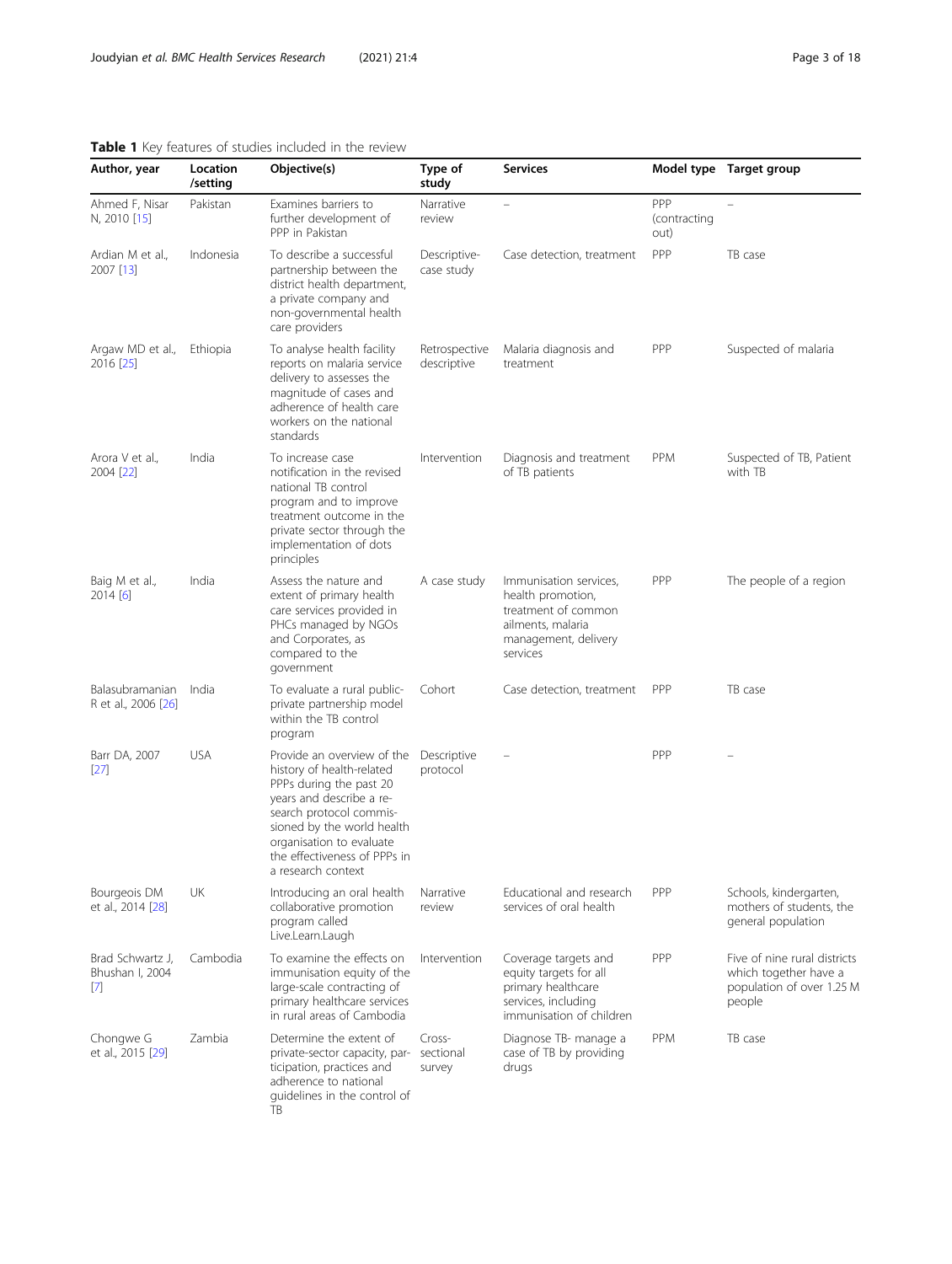| Page 4 of 18 |  |  |  |
|--------------|--|--|--|
|--------------|--|--|--|

| Author, year                          | Location<br>/setting     | Objective(s)                                                                                                                                                                                                                                                        | Type of<br>study                   | <b>Services</b>                                                                                                                                    |                             | Model type Target group                                                                                                                                    |
|---------------------------------------|--------------------------|---------------------------------------------------------------------------------------------------------------------------------------------------------------------------------------------------------------------------------------------------------------------|------------------------------------|----------------------------------------------------------------------------------------------------------------------------------------------------|-----------------------------|------------------------------------------------------------------------------------------------------------------------------------------------------------|
| Dewan PK et al.,<br>2006 [8]          | India                    | To review the<br>characteristics of the PPM<br>projects in India and their<br>effect on case notification<br>and treatment outcomes<br>for TB                                                                                                                       | Literature<br>review               | Diagnosis and treatment<br>of TB patients                                                                                                          | <b>PPM</b>                  | Patients with TB and<br>those suspected to have<br>TB                                                                                                      |
| Ejaz I et al., 2011<br>$[30]$         | Pakistan                 | Presenting viewpoints of<br>government, NGOs and<br>donors in Pakistan about<br>PPP                                                                                                                                                                                 | Qualitative                        |                                                                                                                                                    | PPP                         |                                                                                                                                                            |
| Engel N, van<br>Lente H, 2014 [9]     | India                    | Discuss three early PPMs<br>from the point of view<br>organisational innovation<br>and control practices                                                                                                                                                            | Qualitative                        |                                                                                                                                                    | <b>PPM</b>                  |                                                                                                                                                            |
| Farahbakhsh M<br>et al., 2012 [23]    | Iran                     | Compare the performance<br>quality of two cohorts of<br>public and cooperative<br>health centres in several<br>health service delivery<br>programs throughout<br>2001-2002                                                                                          | Cross-<br>sectional<br>comparative | Immunisation, maternal,<br>child healthcare, family<br>planning, environmental<br>health, school health,<br>health education,<br>outpatient visits | PPP<br>(contracting<br>out) | The population of the<br>region (9000 to 17,000)                                                                                                           |
| Fobosi S et al.,<br>2017 [31]         | South Africa             | To inform future service<br>development for sex<br>workers and describe the<br>North Star's contribution to<br>healthcare provision to this<br>population in South Africa                                                                                           | Case study                         | Healthcare service package<br>in roadside wellness clinics                                                                                         | PPP                         | Truck drivers, sex workers<br>and their clients, and<br>individuals from the<br>surrounding communities<br>that do not otherwise<br>have access to clinics |
| Ganguly P et al.,<br>2014 [32]        | India                    | To explore the factors<br>influencing private<br>obstetricians' decisions to<br>enrol in the "Chiranjeevi<br>Yojana" scheme, reasons<br>behind their willingness or<br>reluctance to continue,<br>and the reasons why some<br>choose never to<br>participate at all | Qualitative                        | Providing free intrapartum<br>care                                                                                                                 | PPP                         | Poor and tribal women                                                                                                                                      |
| Ghanashyam B,<br>2008 [33]            | India                    | A report on health care<br>status in India and<br>reviewing opinions for<br>entering the private sector<br>and participating in<br>primary care                                                                                                                     | Descriptive                        |                                                                                                                                                    | PPP                         |                                                                                                                                                            |
| Gidado M,<br>Ejembi C. 2009<br>$[34]$ | Kaduna state,<br>Nigeria | Comparing the roles of<br>public and private health<br>care facilities in the TB<br>program and TB case<br>management practices and<br>treatment outcomes<br>among patients managed<br>in these health facilities                                                   | Comparative<br>Cross-<br>sectional | Case detection, treatment                                                                                                                          | <b>PPM</b>                  | TB case                                                                                                                                                    |
| Gold J et al<br>2012 [35]             | Australia                | Report of experience of<br>partnering with a large<br>private<br>telecommunications<br>provider in order to deliver<br>a health promotion<br>intervention using mobile<br>phone text messages<br>(SMS)                                                              | Descriptive                        | Send a promotional<br>message to promote<br>sexual health                                                                                          | PPP                         | Eligible mobile<br>advertising subscribers                                                                                                                 |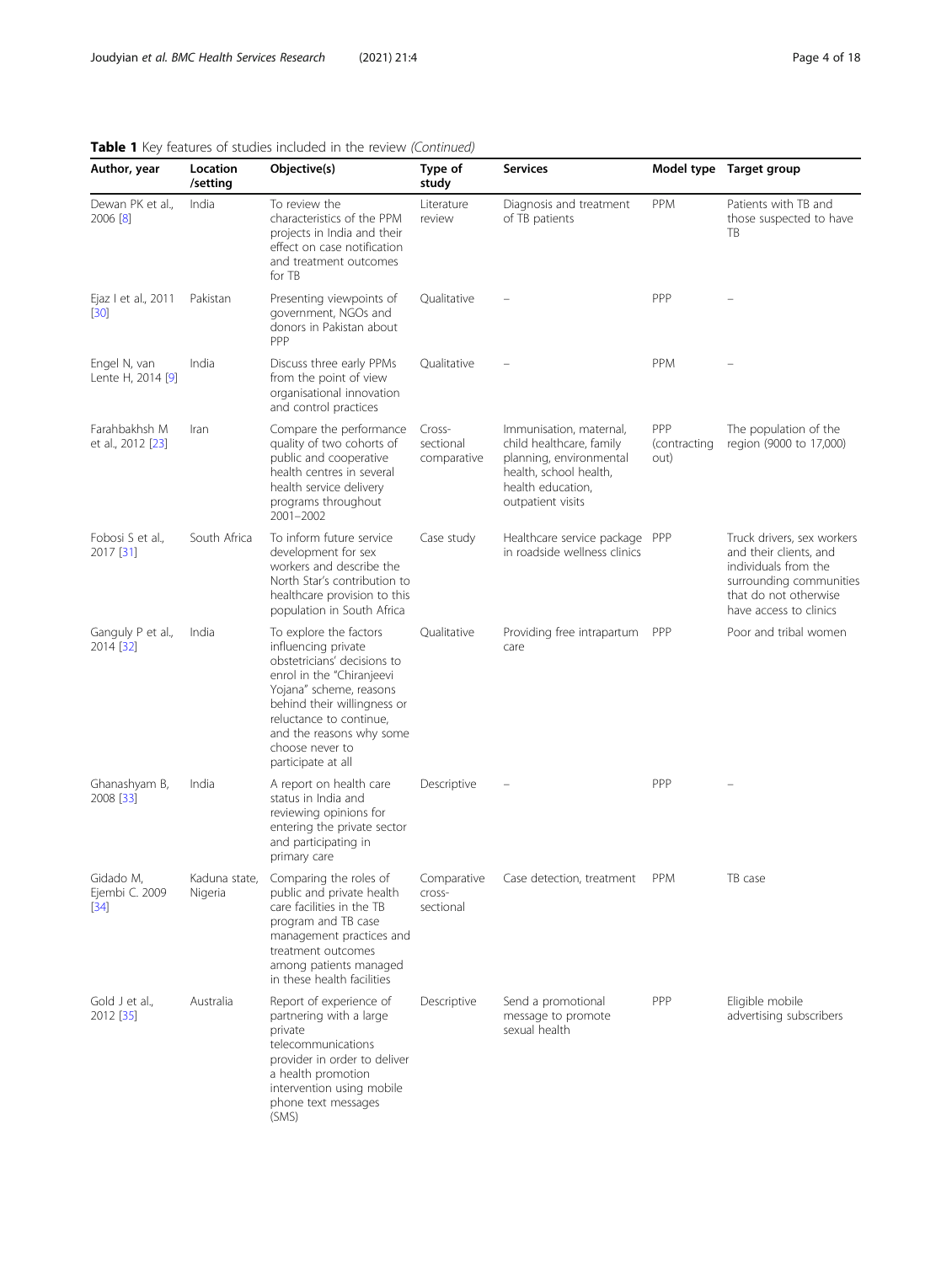| Author, year                         | Location<br>/setting | Objective(s)                                                                                                                                                                                                                                                                                        | Type of<br>study               | <b>Services</b>                                                                                                                                                                                                                                                                                                                                            |     | Model type Target group                                                                           |
|--------------------------------------|----------------------|-----------------------------------------------------------------------------------------------------------------------------------------------------------------------------------------------------------------------------------------------------------------------------------------------------|--------------------------------|------------------------------------------------------------------------------------------------------------------------------------------------------------------------------------------------------------------------------------------------------------------------------------------------------------------------------------------------------------|-----|---------------------------------------------------------------------------------------------------|
| Handler AS, et al., USA<br>2015 [36] |                      | To illustrate how the<br>Illinois breast and cervical<br>cancer program as the<br>public entity has partnered<br>with private physicians,<br>community clinics, and<br>hospitals to effectively<br>deliver breast and cervical<br>cancer services to low-<br>income women across<br><b>Illinois</b> | Qualitative                    | Provide quality screening,<br>promote diagnostic<br>services for early detection<br>of breast and cervical<br>cancer, disseminate<br>culturally sensitive public<br>information and education<br>programs                                                                                                                                                  | PPP | Women of low income,<br>racial/ethnic minorities,<br>rarely or never screened,<br>and older women |
| Harris DM, et al.,<br>2012 [37]      | <b>USA</b>           | To raise awareness of the<br>use of school salad bars as<br>an important part of a<br>comprehensive public<br>health effort to improve<br>child nutrition, to place<br>6000 salad bars in schools<br>over 3 years                                                                                   | Perspective                    | Promote fruit and<br>vegetable consumption<br>among schoolchildren by<br>school salad bars                                                                                                                                                                                                                                                                 | PPP | School-age youth                                                                                  |
| Herman NG,<br>2008 [38]              | New York<br>city     | Describes the program<br>developed by New York<br>College of Dentistry to<br>improve New York city<br>head start children's oral<br>health                                                                                                                                                          | Descriptive-<br>case study     | A comprehensive oral<br>health program<br>(educational, preventive<br>and treatment services)                                                                                                                                                                                                                                                              | PPP | Preschool children in<br>low-income families                                                      |
| Hirano D, 1998<br>$[39]$             | <b>USA</b>           | Provides an overview of<br>the Arizona partnership for<br>infant immunisation, a<br>coalition of the Arizona<br>Department of Health<br>Services and its partners in<br>the public and private<br>sectors                                                                                           | Overview                       | Implementing the Arizona<br>Department of Health<br>Services infant<br>immunisation action plan,<br>improve service delivery,<br>provider awareness,<br>community awareness                                                                                                                                                                                | PPP | All children 2 years of<br>age by the year 2000                                                   |
| Imtiaz A et al.,<br>2017 [10]        | Pakistan             | To assess the utilisation of<br>maternal and child health<br>services before and after<br>implementation of PPP in<br>district Abbottabad,<br>Pakistan                                                                                                                                              | A cross-<br>sectional<br>study | Vaccination of children in<br>an expanded program of<br>immunisation, vaccination<br>of women for tetanus<br>toxoid, postnatal visits,<br>family planning                                                                                                                                                                                                  | PPP | Maternal and child                                                                                |
| Joloba M et al.,<br>2016 [40]        | Uganda               | Redesigned the TB<br>specimen transport<br>network and trained<br>healthcare workers to<br>improve multidrug-<br>resistant TB detection                                                                                                                                                             | Intervention                   | Improving multidrug-<br>resistant TB detection by<br>TB specimen, transport<br>network development and<br>training, mapping and spe-<br>cimen referral to the na-<br>tional TB reference<br>laboratory                                                                                                                                                     | PPP | Patients with TB and<br>those suspected to have<br>TB                                             |
| Kell K et al., 2018 UK<br>[11]       |                      | Report the main outcomes Descriptive<br>of the past 12 years of<br>partnership, in particular,<br>the key outreach and<br>figures of phase III<br>evaluation                                                                                                                                        |                                | Phase I: 2005-2009<br>Multiple objective public<br>health programs; Phase II:<br>2010-2013 Oral health<br>education and promotion<br>programs with a focus on<br>children, patients, mother<br>and infants, communities;<br>Phase III: 2014-2016<br>School oral health<br>program, 21-days<br>education program and<br>world oral health day<br>activities | PPP | Children, patients, mother<br>and infants, communities                                            |

activities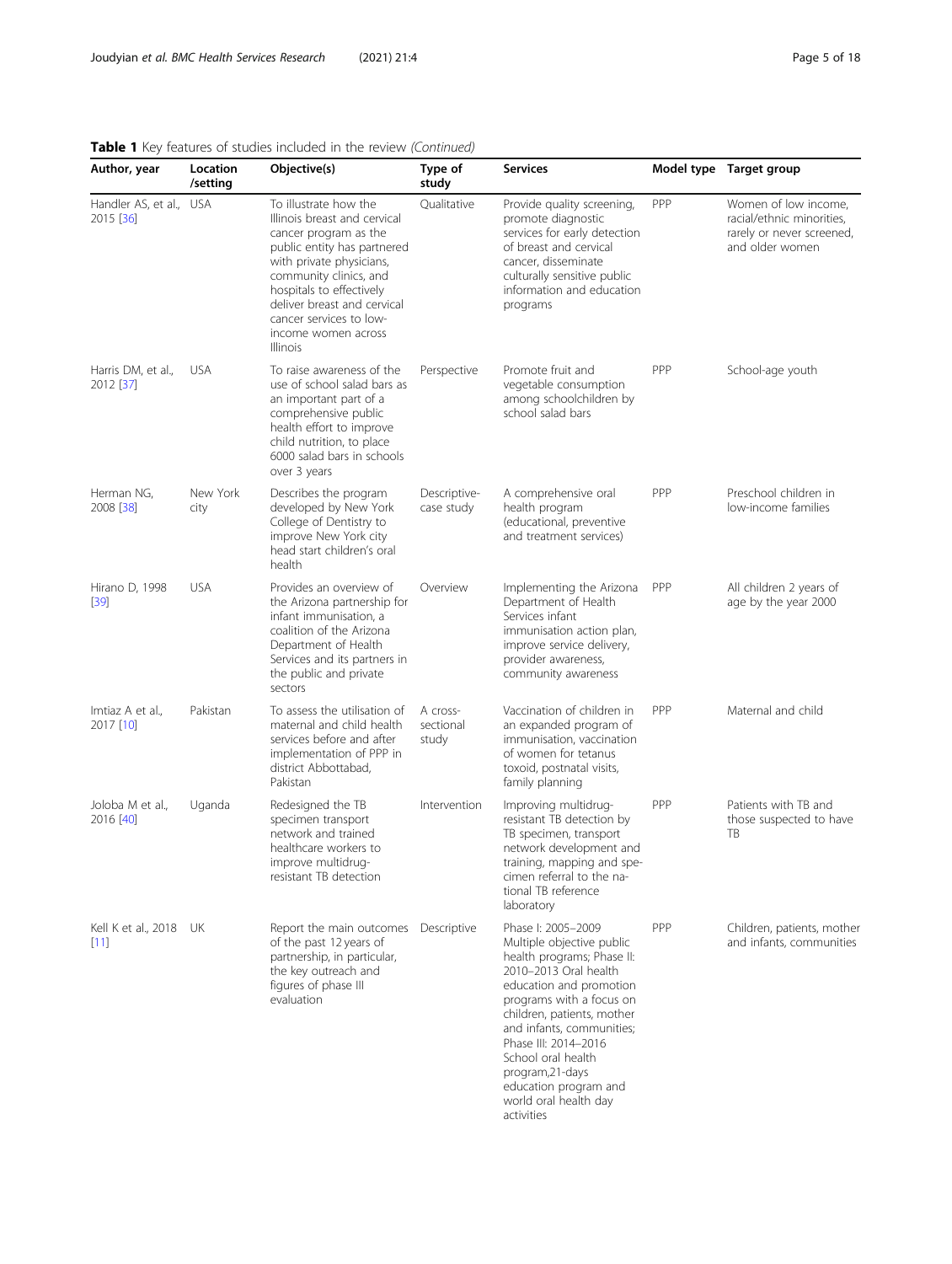| Page 6 or 1 |  |
|-------------|--|
|             |  |

| Author, year                                 | Location<br>/setting | Objective(s)                                                                                                                                                                                                                                      | Type of<br>study                   | <b>Services</b>                                                                                                                                                      |                             | Model type Target group                                                                                                                                    |
|----------------------------------------------|----------------------|---------------------------------------------------------------------------------------------------------------------------------------------------------------------------------------------------------------------------------------------------|------------------------------------|----------------------------------------------------------------------------------------------------------------------------------------------------------------------|-----------------------------|------------------------------------------------------------------------------------------------------------------------------------------------------------|
| Kim HJ et al.,<br>2009 [41]                  | Korea                | To improve treatment<br>outcomes in the private<br>sector by developing a<br>public-private collaboration<br>model for strengthening<br>health education and case<br>holding activities with pub-<br>lic health nursing in the<br>private sector  | Prospective<br>cohort study        | Diagnosis and treatment<br>of TB patients                                                                                                                            | PPP                         | Patients with TB and<br>those suspected to have<br>TB                                                                                                      |
| Kramer K et al.,<br>2017 [42]                | Tanzania             | To comprehensively<br>describe the functioning of<br>the Tanzanian national<br>voucher scheme and<br>examines the effectiveness<br>and equity of the scheme                                                                                       | Case study                         | Provide three voucher<br>distribution models to<br>increase the reach of<br>target groups for<br>insecticide-treated nets<br>and long-lasting insecti-<br>cidal nets | PPP                         | Pregnant women and<br>infants                                                                                                                              |
| Kumar M, et al.,<br>2005 [43]                | India                | Describe and analyse the<br>outcomes of a pilot project<br>PPP and laboratory-based<br>surveillance                                                                                                                                               | Intervention                       | Diagnosis, treatment                                                                                                                                                 | PPP                         | TB case                                                                                                                                                    |
| Kumar M, et al.,<br>2016 [44]                | India                | To assess the function of<br>mobile medical units in<br>Jharkhand, India and to<br>identify the factors<br>influencing the utilisation<br>of mobile medical units                                                                                 | Cross-<br>sectional<br>comparative | Provide curative as well as<br>preventive services                                                                                                                   | PPP                         | People in 24 remote and<br>hard-to-reach districts in<br>Jharkhand, India                                                                                  |
| Loevinsohn B<br>et al., 2005 [45]            | <b>USA</b>           | Examine the effectiveness<br>of contracting, examine<br>the extent to which<br>anticipated difficulties<br>occurred during<br>implementation, make<br>recommendations about<br>future efforts in<br>contracting                                   | Review                             |                                                                                                                                                                      | PPP<br>(contracting<br>out) |                                                                                                                                                            |
| Loevinsohn B,<br>et al., 2009 [46]           | Pakistan             | To evaluate the<br>performance of the<br>contractor, health facility<br>surveys, household surveys,<br>and routinely collected<br>information were used to<br>compare the experimental<br>district with a contiguous<br>and equally poor district | Cross-<br>sectional<br>comparative | Provide a broad range of<br>PHC services, including<br>preventive, promotion and<br>curative care                                                                    | <b>PPP</b>                  | The population covered<br>in Rahim Yar Khan,<br>Pakistan                                                                                                   |
| Lönnroth K, et al., India, Viet<br>2004 [47] | Nam, Kenya,<br>India | To compare processes and<br>outcomes of four PPM<br>projects on dots<br>implementation for<br>tuberculosis control in<br>New Delhi, India; Ho Chi<br>Minh City, Viet Nam;<br>Nairobi, Kenya; and Pune,<br>India                                   | Cross-project<br>analysis          | Diagnosis and treatment<br>of TB patients                                                                                                                            | <b>PPM</b>                  | Patients with TB and<br>those suspected to have<br>TB                                                                                                      |
| Miles K et al.,<br>2014 [21]                 | Papua New<br>Guinea  | Describes a multifaceted<br>PPP between a major oil<br>and gas producer, the<br>national Department of<br>Health and associated<br>development partners in<br>Papua New Guinea                                                                    | Descriptive                        | Providing HIV prevention,<br>education and treatment<br>services                                                                                                     | PPP                         | The local population -<br>HIV-infected people, basic<br>HIV awareness education<br>to church groups, com-<br>munity groups and local<br>female sex workers |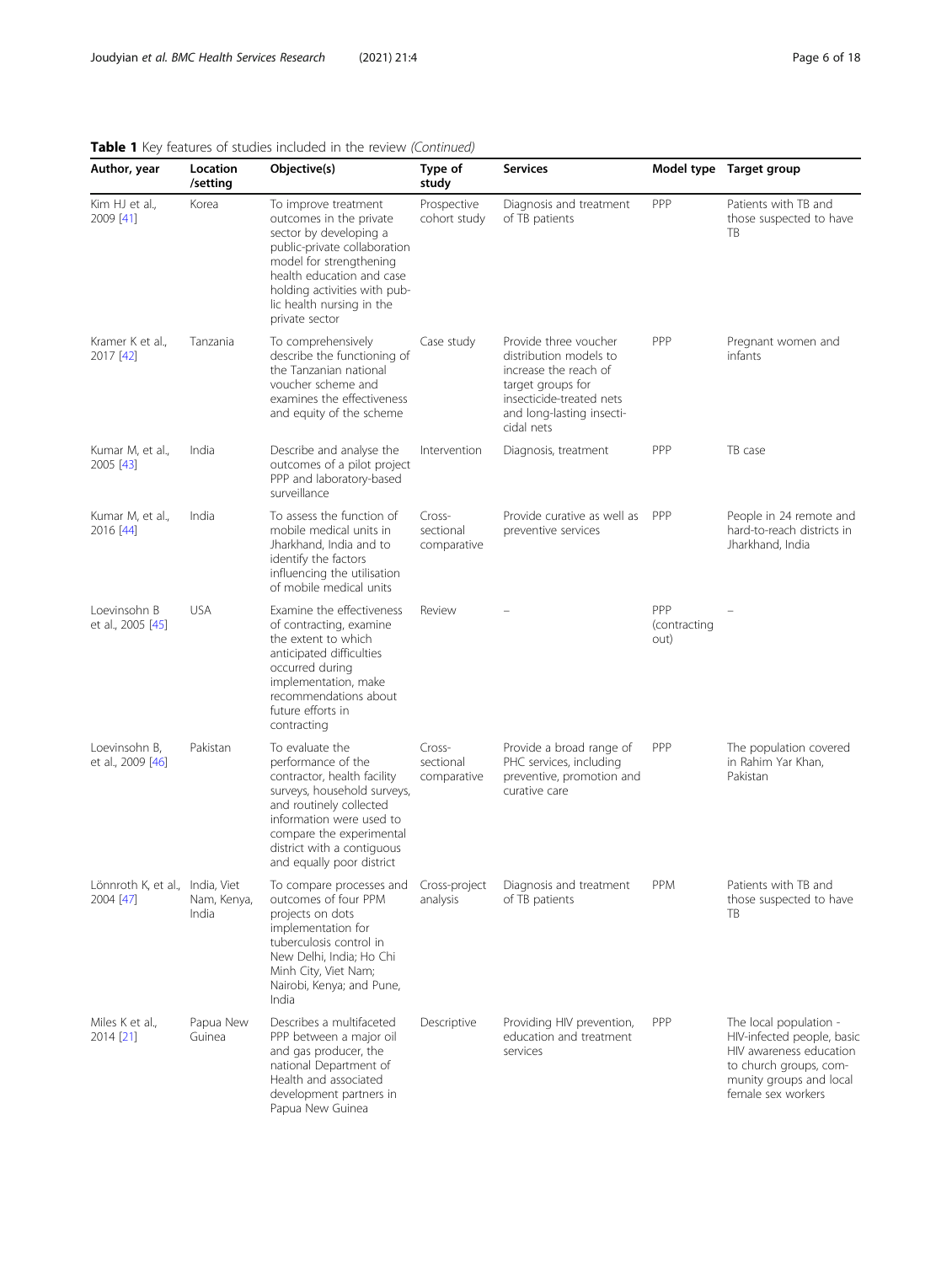| Author, year                                  | Location<br>/setting                                                        | Objective(s)                                                                                                                                                                                                                      | Type of<br>study             | <b>Services</b>                                                  |                             | Model type Target group                                                        |
|-----------------------------------------------|-----------------------------------------------------------------------------|-----------------------------------------------------------------------------------------------------------------------------------------------------------------------------------------------------------------------------------|------------------------------|------------------------------------------------------------------|-----------------------------|--------------------------------------------------------------------------------|
| Mili D, Mukharjee India<br>K. 2014 [5]        |                                                                             | To understand the reasons<br>for participation of NGOs<br>in the PPP program, gauge<br>the extent of community<br>involvement and the<br>benefits accrued by the<br>communities in this<br>program                                | Cross-<br>sectional          | Provide basic health care<br>services                            | PPP<br>(contracting<br>out) | The population of the<br>poor and remote areas of<br>Arunachala Pradesh, India |
| Mohanan M,<br>et al., 2013 [48]               | Gujarat, India                                                              | To evaluate the effect of<br>the Chiranjeevi Yojana<br>program, a PPP to improve<br>maternal and neonatal<br>health in Gujarat, India                                                                                             | Observational<br>study       | Maternity services                                               | PPP                         | Maternal and neonatal<br>among poor women                                      |
| Mudyarabikwa O, UK<br>Regmi K, 2016<br>$[49]$ |                                                                             | To assess to what extent<br>PPPs would increase<br>efficiency in public<br>procurement of primary<br>healthcare facilities                                                                                                        | Qualitative                  |                                                                  | PPP                         |                                                                                |
| Murthy K, et al.,<br>2001 [20]                | India                                                                       | To determine whether<br>private practitioners and<br>the government can<br>collaborate with a non-<br>governmental intermediary<br>to implement directly ob-<br>served treatment, short-<br>course strategy (DOTS)<br>effectively | Cross-<br>sectional          | Case detection, treatment                                        | PPP                         | Patients with TB and<br>those suspected to have<br>ТB                          |
| Newell JN et al.,<br>2004 [50]                | Nepal                                                                       | To implement and<br>evaluate a PPP to deliver<br>the internationally<br>recommended strategy<br>dots for the control of TB<br>in Lalitpur municipality,<br>Nepal                                                                  | Intervention                 | Diagnosis and treatment<br>of TB patients                        | PPP                         | Patients with TB and<br>those suspected to have<br>ТB                          |
| Newell JN et al.,<br>2005 [51]                | Nepal                                                                       | To describe leadership,<br>management and<br>technical lessons learnt<br>from the successful<br>implementation of a PPP<br>for TB control in Nepal                                                                                | Qualitative                  |                                                                  | PPP                         |                                                                                |
| Njau R et al.,<br>2009 [52]                   | Tanzania                                                                    | Extensive literature review<br>of various PPP models in<br>health in scale and in<br>scope which are aimed at<br>advancing public health<br>goals in developing<br>countries                                                      | Case study                   |                                                                  | PPP                         |                                                                                |
| Oluoha C et al.,<br>2014 [12]                 | Nigeria                                                                     | To assess the contribution<br>of the private health<br>facilities in providing<br>immunisation services in<br>four local government areas                                                                                         | Retrospective<br>descriptive | Immunisation services                                            | PPP                         | Children                                                                       |
| Pal R, Pal S, 2009<br>[53]                    | India                                                                       | Analyse the progress and<br>success of PHC in the new<br>millennium                                                                                                                                                               | Perspective                  |                                                                  |                             |                                                                                |
| Pérez-Escamilla R. China, India,<br>2018 [54] | South Africa,<br>Germany, the<br>United<br>Kingdom,<br>Brazil and<br>Mexico | To identify the key factors<br>of successful<br>implementation of<br>Mondelez International<br>Foundation-supported<br>school-based PPPs in<br>seven countries                                                                    | Qualitative                  | Fostering healthy dietary<br>and physical activity<br>behaviours | <b>PPP</b>                  | Children, adolescents,<br>women, mothers,<br>pregnant women                    |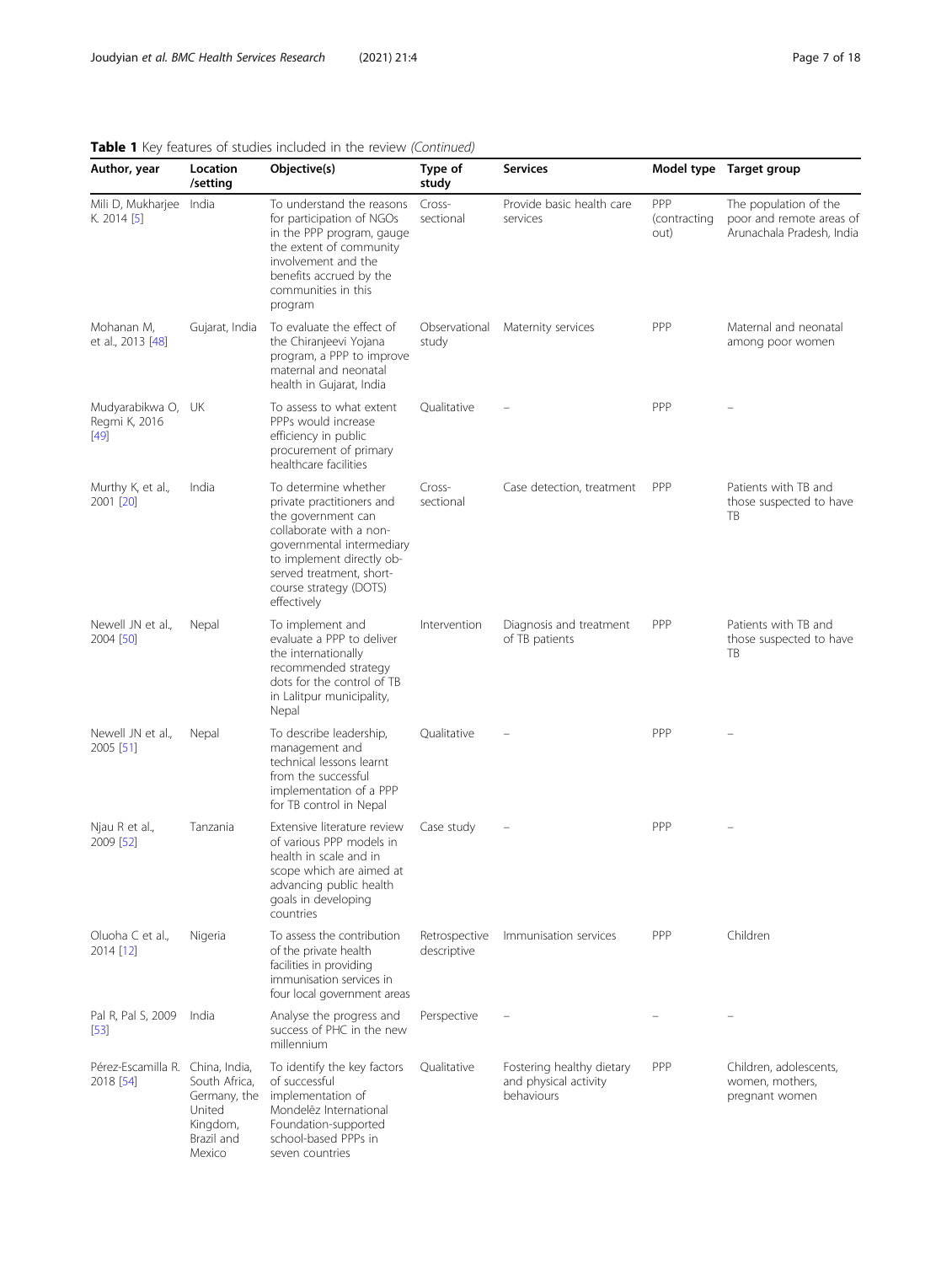| Author, year                                  | Location<br>/setting | Objective(s)                                                                                                                                                                                                                                                                           | Type of<br>study                     | <b>Services</b>                                                               |            | Model type Target group                                       |
|-----------------------------------------------|----------------------|----------------------------------------------------------------------------------------------------------------------------------------------------------------------------------------------------------------------------------------------------------------------------------------|--------------------------------------|-------------------------------------------------------------------------------|------------|---------------------------------------------------------------|
| Perry CL et al.,<br>2015 [55]                 | <b>USA</b>           | Introduces a special issue<br>of seven articles on<br>childhood obesity from<br>the centre and the<br>implications of this<br>research for obesity<br>prevention                                                                                                                       | Literature<br>review                 | To address child health<br>issues through research,<br>service, and education | PPP        | Child health                                                  |
| Quy H et al.,<br>2003 [56]                    | Vietnam              | To assess the impact on<br>case detection of a PPM<br>project linking private<br>providers to the National<br>TB Program                                                                                                                                                               | Intervention                         | Case detection. Treatment. PPM                                                |            | TB case                                                       |
| Ramiah I, Reich<br>MR, 2006 [57]              | Botswana             | Analyses the multiple<br>challenges that African<br>Comprehensive HIV/AIDS<br>Partnerships confronted in<br>its first 4 years in the<br>building and managing its<br>relationships with other<br>organisations and among<br>African Comprehensive<br>HIV/AIDS Partnerships<br>partners | Qualitative                          |                                                                               | PPP        |                                                               |
| Rangan S et al.,<br>2004 [58]                 | India                | To develop a 'model'<br>partnership between rural<br>private medical<br>practitioners and the<br>revised national TB control<br>program                                                                                                                                                | Intervention                         | Diagnosis, treatment                                                          | <b>PPM</b> | TB case                                                       |
| Reviono R et al.,<br>2017 [59]                | Indonesia            | To explore the case<br>detection achievements of<br>the tuberculosis program<br>since ppm implementation<br>in central Java, Indonesia<br>in 2003                                                                                                                                      | Retrospective<br>cohort study        | Case detection, treatment                                                     | <b>PPM</b> | TB case                                                       |
| Ribeiro CA et al.,<br>2016 [60]               | Brazil               | Describe public-private<br>partnership in the preven-<br>tion of influenza amongst<br>industry workers in Ceara<br>state, Brazil                                                                                                                                                       | Case study                           | Vaccination against<br>influenza                                              | PPP        | Industry workers                                              |
| Sheikh K et al.,<br>2006 [61]                 | India                | Review two studies on the<br>private sector in India for<br>TB and HIV, and highlight<br>future policy directions for<br>involving PPM in public<br>health programs                                                                                                                    | Cross-<br>sectional<br>observational | Diagnosis, referrals, TB and PPM<br>AIDS treatment                            |            | Those suspected to have<br>TB and AIDS                        |
| Sil et al., 2010<br>[62]                      | <b>USA</b>           | To improve access to<br>quality oral health care in<br>central Massachusetts with<br>the central Massachusetts<br>oral health initiative                                                                                                                                               | Case study                           | Oral health care                                                              | PPP        | Mothers, pregnant<br>women, children                          |
| Silow-Carroll S,<br>2008 [63]                 | <b>USA</b>           | Describe the<br>implementation of lowa's<br>1st Five Initiative:<br>improving early childhood<br>development services<br>through public-private<br>partnerships                                                                                                                        | Narrative<br>review                  | Screening referrals and<br>follow-up for mental<br>health                     | PPP        | All young children ages 0<br>to 5 years and their<br>families |
| Sinanovic E,<br>Kumaranayake L,<br>$2006$ [4] | South Africa         | To evaluate the quality of<br>care for the treatment of<br>TB provided in different<br>PPPs                                                                                                                                                                                            | Cross-<br>sectional<br>comparative   | Case detection, treatment                                                     | PWP, PNP   | TB case                                                       |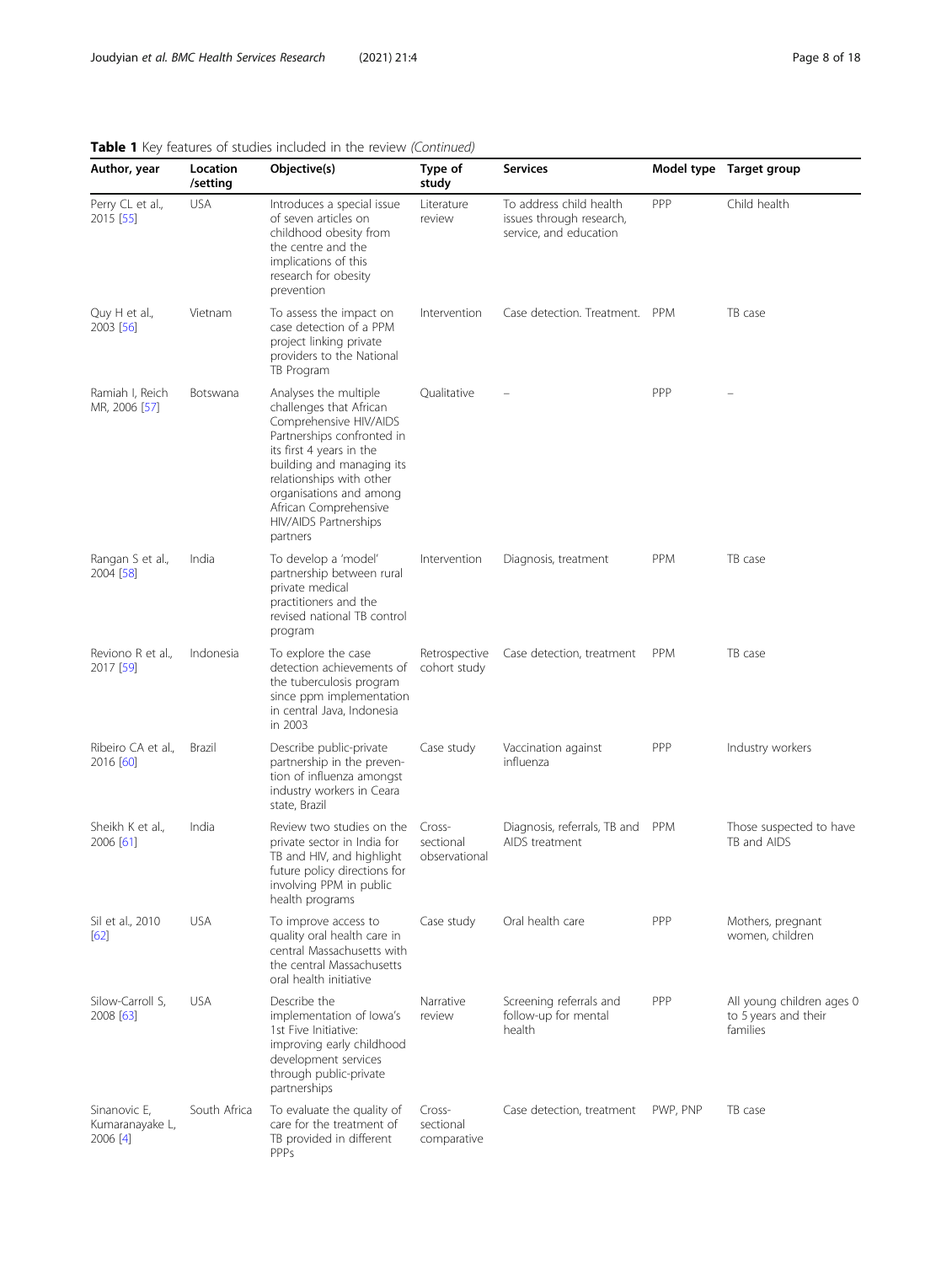| Author, year                          | Location<br>/setting  | Objective(s)                                                                                                                                                                                                                                                                                               | Type of<br>study              | <b>Services</b>                                                                                    |                             | Model type Target group                                                                                           |
|---------------------------------------|-----------------------|------------------------------------------------------------------------------------------------------------------------------------------------------------------------------------------------------------------------------------------------------------------------------------------------------------|-------------------------------|----------------------------------------------------------------------------------------------------|-----------------------------|-------------------------------------------------------------------------------------------------------------------|
| Singh A et al.,<br>2009 [64]          | India                 | Investigating the provision<br>of skilled nursing care and<br>emergency care for the<br>poor through a<br>partnership with the<br>private household in<br>Gujarat, India                                                                                                                                   | Observational<br>study        | Maternity services                                                                                 | PPP                         | Poor women                                                                                                        |
| Tanzil S et al.,<br>2014 [65]         | Pakistan              | Assess the range and<br>quality of healthcare<br>services at the basic health<br>units in Sindh, Pakistan,<br>administered by the<br>district governments as<br>compared to the basic<br>health units which are<br>being contracted and now<br>managed by the peoples'<br>primary healthcare<br>initiative | Cross-<br>sectional<br>survey | Primary health care<br>services                                                                    | PPP<br>(contracting<br>out) | The population of the<br>district                                                                                 |
| Ullah ANZ et al.,<br>2012 [66]        | Bangladesh            | Analyses the basic<br>concepts and key issues of<br>the existing collaboration<br>between government and<br>NGOs in health care                                                                                                                                                                            | Oualitative                   |                                                                                                    | PPP                         |                                                                                                                   |
| Uplekar M, 2003<br>[67]               | Switzerland           | Presents the guiding<br>principles of PPM dots and<br>major elements of the<br>global strategy                                                                                                                                                                                                             | Narrative<br>review           |                                                                                                    | PPM                         |                                                                                                                   |
| Uplekar, 2016<br>[68]                 | Switzerland           | To present a global<br>perspective on the<br>progress and prospects of<br>expanding PPM for TB care<br>and prevention                                                                                                                                                                                      | Perspective                   |                                                                                                    | <b>PPM</b>                  |                                                                                                                   |
| van de Vijver S,<br>et al., 2013 [69] | Sub-Saharan<br>Africa | To describe a study design Descriptive<br>that integrates public<br>health and private-sector<br>approaches to lead to the<br>development and intro-<br>duction of a service deliv-<br>ery package for<br>cardiovascular disease pre-<br>vention among urban<br>poor                                       |                               | Awareness Access to<br>screening for CVD risk<br>factors Treatment Seeking<br>Long-term compliance | PPP                         | Korogocho, a Nairobi<br>slum with a total<br>population of 35,000,<br>screening is for those<br>over 35 years old |
| Zafar Ullah A,<br>et al., 2006 [70]   | Bangladesh            | To develop and evaluate a<br>PPP model to involve<br>private medical<br>practitioners in the TB<br>control activities                                                                                                                                                                                      | Intervention                  | Diagnosis Treatment<br>follow-up                                                                   | PPP                         | TB case                                                                                                           |

PPPs Public-Private Partnerships, TB Tuberculosis, NGO non-governmental organisations, PPM Public-Private Mix, PWP Public-Private Workplace Partnership, PNP Public-NGO Partnership

by two co-authors (NJ and LD). Any disagreements were be resolved by a third independent reviewer (JST). References were managed using EndNote X8 (Thomson Reuters, Philadelphia, PA, USA).

#### Data extraction and synthesis

We extracted the following information from the studies included in the review: setting, objectives, type of study, services, type of model, results, challenge, and recommendation

(Table [1](#page-2-0)). Based on extracted data, we identified themes related to challenges, design, and implementation recommendations of PPPs projects in PHC service provision.

# Results

The results of the screening process are shown in Fig. [1](#page-9-0). In total, 3488 documents were screened by title and abstract for possible inclusion in the review. Additional 14 documents were identified through the manual search.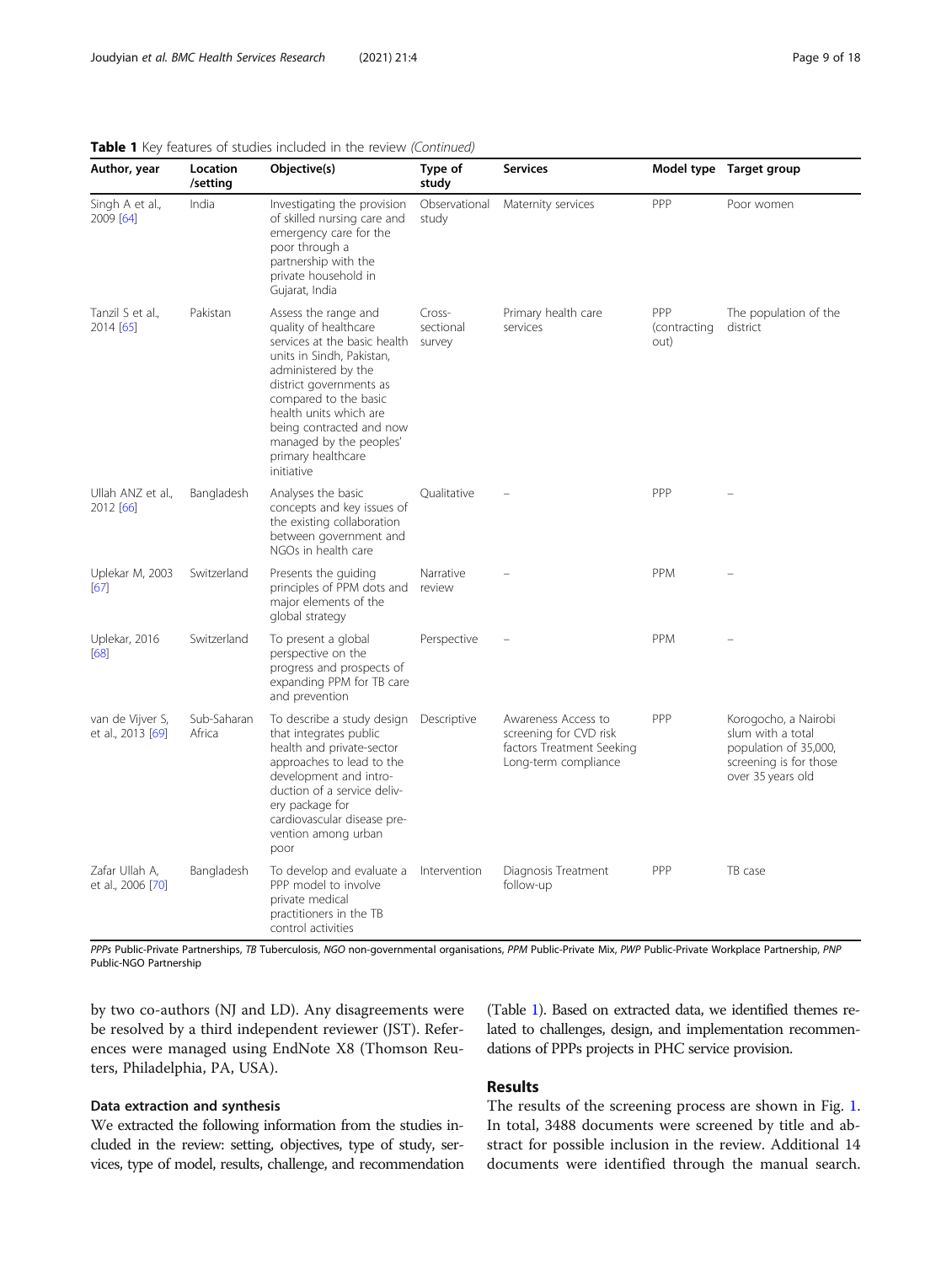<span id="page-9-0"></span>

After screening all titles and abstracts, the full text of 120 documents was assessed against the eligibility and exclusion criteria, and 61studies were selected and included in the final review (Table [1\)](#page-2-0). Of 61 selected studies, 32 studies were conducted in Asian countries; 11 studies in African countries; 11 studies in North and South American countries; one study was conducted in several different countries; three studies in the UK; two studies in Switzerland and one study in Australia. Of 61 selected studies, ten (16.3%) were descriptive, nine (14.7%) were qualitative, eight (13.1%) were case studies, eight (13.1%) were intervention studies, eight (13.1%) were reviews, seven (11.5%) were cross-sectional comparative studies, five (8.2%) were cross-sectional studies, three (4.2%) were cohort studies, and three (4.2%) were prospective studies. We observed that reported PPPs fell

into one of the three broad categories: PPPs contracted out for basic PHC services, PPPs in health education and promotion programs, and PPPs in services for infectious diseases. Hence, we used this categorisation to summarise our findings.

#### PPPs contracted out for basic PHC services

A wide range of basic PHC services in Iran, England, Pakistan, India, Nigeria, Cambodia, Brazil, Arizona (US) and Bangladesh (i.e., prevention, promotion, and medical care, including maternal and child health care, family planning, environmental health, school health, health education, immunisation services, health promotion, common diseases treatment, malaria management, maternity services, postpartum services, and vaccination against influenza) was outsourced to PPPs and delivered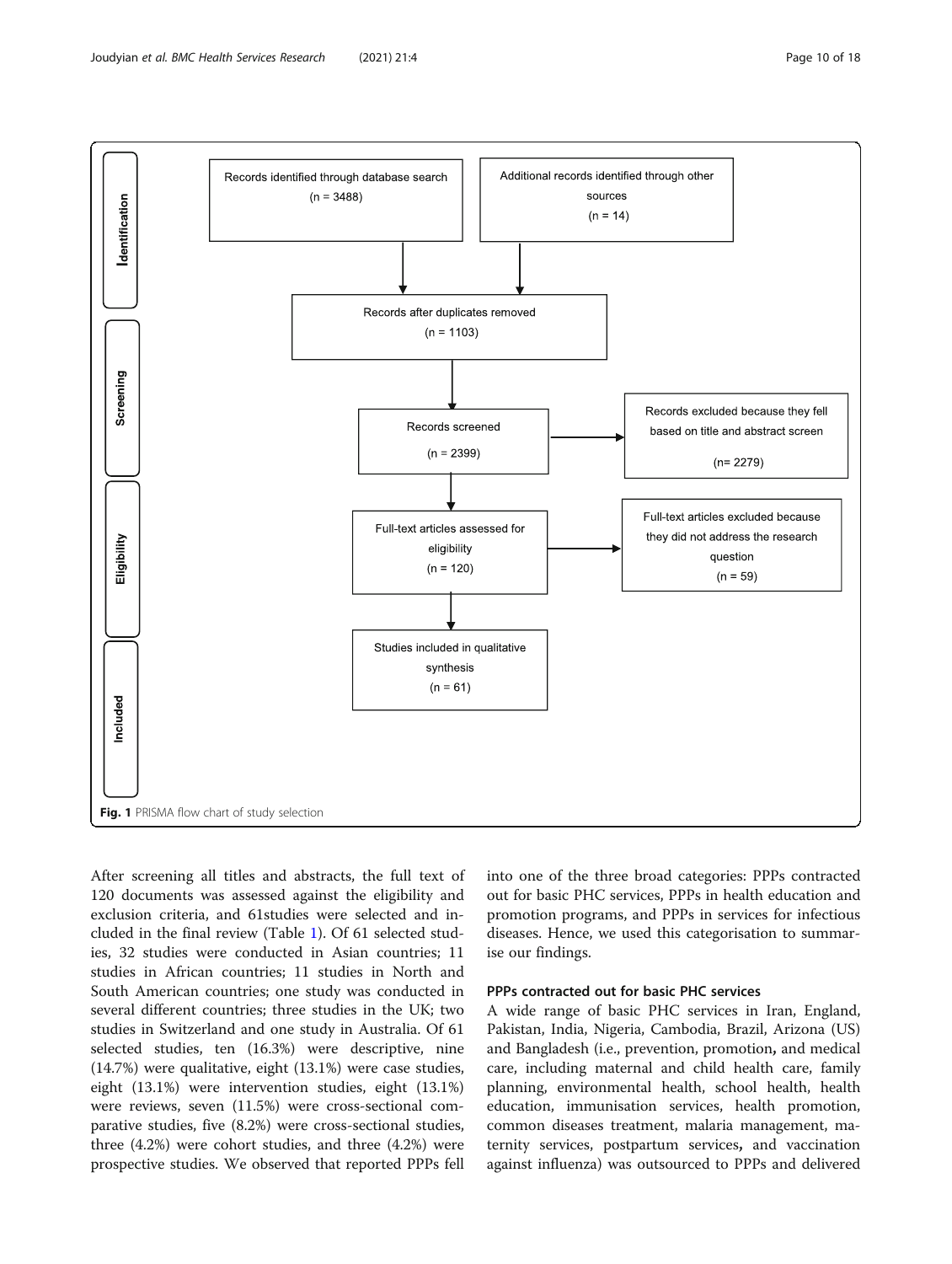to specific target groups (i.e., children, mothers, pregnant women, industrial workers, poor residents in the remote areas). The provision of these basic PHC services (infrastructure, procurement, and services management) was contracted out to private sector providers to facilitate better access and coverage of the population. The majority of studies reported that the provision of basic PHC services by private sector actors increased access to services, improved aspects of care, and resulted in various positive outcomes [\[5,](#page-15-0) [7](#page-15-0), [10,](#page-15-0) [12](#page-15-0), [23,](#page-15-0) [33,](#page-16-0) [39](#page-16-0), [44](#page-16-0)–[46](#page-16-0), [49,](#page-16-0) [53](#page-16-0), [60](#page-16-0), [64](#page-16-0), [65\]](#page-16-0). However, there was also some criticism as well. For example, Baig et al. [[6\]](#page-15-0) showed that the management of immunisation services, health promotion, disease treatment, and malaria by PPPs could also be seriously inadequate. Mahan et al. [\[35](#page-16-0)] also reported that due to being perceived as having poor quality by the local population, the uptake of institutional and maternal delivery provided in the private hospitals was low despite being offered free of charge.

#### PPPs in health education and promotion programs

Studies provided evidence regarding successful PPPs project implementation in the field of health education and promotion (i.e., oral health, sexual health, screening programs, and nutrition). For example, a PPP launched in 2010 by the FDI World Dental Federation and the Unilever measurably improved the oral health among children by encouraging children in kindergartens and schools, student mothers and the general population to brush teeth with a fluoride-containing toothpaste at least twice a day [[11,](#page-15-0) [28\]](#page-15-0). The comprehensive Oral Health Program created by the New York Dental College [[38](#page-16-0)] for preschool children from low-income families and the Central Massachusetts Oral Health Initiative (CMOHI) [[62\]](#page-16-0) in the US for mothers, pregnant women, and children, also increased access to oral health care.

In the field of sexual health in South Africa, the North Star Alliance (a not-for-profit, non-governmental organisation established in 2006) united the transport sector in its response to the AIDS pandemic. It provided healthcare service package in roadside wellness clinics for truck drivers, sex workers, and their clients, as well as individuals from surrounding communities that do not have access to clinics otherwise. They also referred patients with complications to other health facilities in collaboration with the government and other nongovernmental organisations [[31](#page-16-0)]. In Australia, a partnership between the research institutions and the telecommunications service provider was established to promote sexual health. The research institutes created the content of the sexual health campaign sent via text messages, while the telecommunications service provider performed randomisation of eligible mobile advertising sub-scribers for broadcasting the text messages [\[35](#page-16-0)].

In the field of breast and cervical cancer screening, in the US, the cooperation of a public institution with a group of private physicians, community clinics and hospitals led to a provision of better quality screening services. These included the provision of updated diagnostic services, the dissemination of educational, cultural and general information to low-income groups, racial and ethnic minorities, and senior women [[36\]](#page-16-0). In South Africa, a package of interventions to prevent cardiovascular diseases among poor citizens was designed and implemented with the participation of the private sector, which had an overall positive reaction of the population  $[69]$  $[69]$ . In the field of mental health screening, a successful project was launched in Iowa (the US) through the Commonwealth Fund's Assuring Better Child Health and Development II project. This project created a coalition of public and private partners that focused on designing, testing, and identifying best practices for enhancing health care providers' mental health screening and referrals for all young children and their families, and ensuring effective coordination of assessment, intervention, follow-up, and communication back to the primary care practitioners  $[63]$  $[63]$ .

In the field of nutrition, in 2010, in the US, the National Fruit & Vegetable Alliance, United Fresh Produce Association Foundation, the Food Family Farming Foundation, and the Whole Foods Market together launched the School Salad Bars initiative. This program provided resources and support to schools implementing the School Salad Bars initiative to raise awareness of the use of school salad bars, promote the consumption of fruits and vegetables among school students and improve their nutrition. This initiative resulted in an uptake of this program by approximately 700,000 students in 2012 [\[37](#page-16-0)]. Another successful global project was implemented in Asia (China and India), Africa (South Africa), Europe (Germany, United Kingdom), and Latin America (Brazil and Mexico). It fostered developing healthy diet habits and promoted the adoption of a physically active lifestyle among children, adolescents, women, mothers, and pregnant women [[54\]](#page-16-0).

In the field of health research, a successful PPP in Texas (the US) was established to prevent childhood obesity by focusing research on improvements in children, family, and community health through etiologic, epidemiologic, methodologic, and intervention research [[55\]](#page-16-0). Other successful partnerships (e.g., Medicines for Malaria Venture and Global Alliance for TB Drug Development) have been implemented to facilitate universal access to essential drugs and health services, accelerate research and development in the fields of vaccines, diagnostics, and drugs for neglected diseases [[52\]](#page-16-0).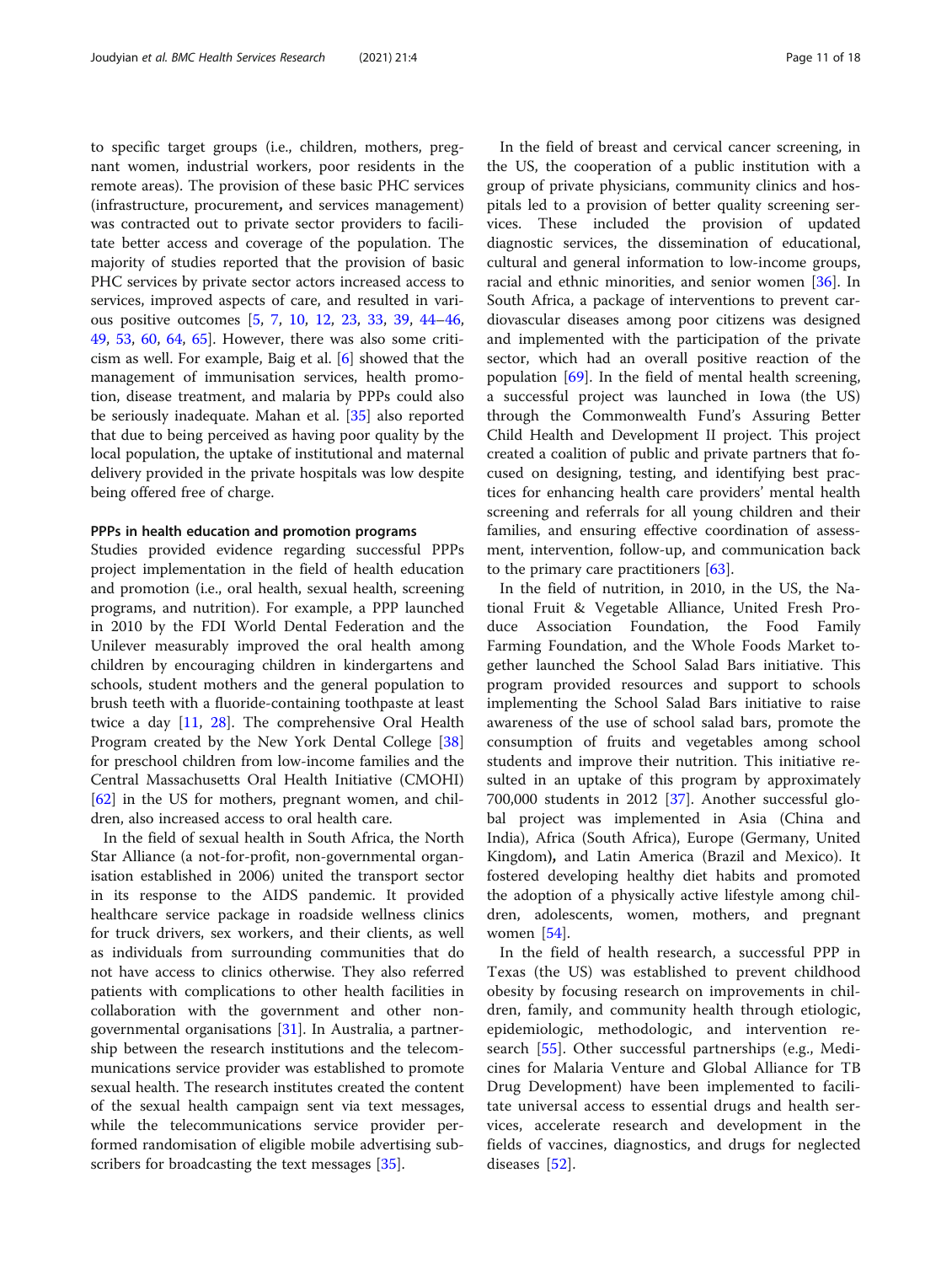#### PPPs in services for infectious diseases

Studies also provided evidence regarding successful PPPs in the delivery of infectious disease services (i.e., malaria, TB, HIV/AIDS). PPPs in malaria case management in Tanzania and Ethiopia led to successful results and increased benefits among pregnant mothers, infants, and patients with malaria [\[25](#page-15-0), [42](#page-16-0)]. PPPs formed by governments, international donors, and pharmaceutical companies in India and several African countries were also successfully used to control AIDS and provide diagnostic and treatment services to suspects and AIDS patients [[57,](#page-16-0) [61](#page-16-0)]. PPPs were also used for the provision of diagnostic, treatment, and management of TB in Zambia, Vietnam, Indonesia, South India, Nigeria, Kenya, Nepal, Uganda, Korea, Bangladesh, and South Africa [\[4](#page-15-0), [8](#page-15-0), [13](#page-15-0), [20,](#page-15-0) [22](#page-15-0), [26](#page-15-0), [29](#page-15-0), [34,](#page-16-0) [40,](#page-16-0) [41,](#page-16-0) [43](#page-16-0), [47](#page-16-0), [50](#page-16-0), [51](#page-16-0), [56,](#page-16-0) [58,](#page-16-0) [59,](#page-16-0) [61](#page-16-0), [66\]](#page-16-0). The following models of partnerships were reported: PPPs, Public-Private Mix (PPM), Public-Private Workplace Partnership (PWP), and Public-NGO Partnership (PNP). PWP and PNP models were used successfully to provide TB services in South Africa. Sites using PWP were reported to have the highest score of all aspects of quality of care (structure, process, and outcomes). PWP and PNP models were similar to solely public providers in terms of process quality, reflecting a very good knowledge of the treatment guidelines among both private and public providers [[4\]](#page-15-0). PPM was used as a strategic initiative to engage all private and public health care providers in the fight against TB, using international health care standards [\[47](#page-16-0), [71\]](#page-16-0). Unlike PPP, which is based on long-term contracts with risk sharing and decision-making and a high level of collaboration, PPM involves actors from all sectors for non-contractual collaboration with a vertical disease focus [\[72\]](#page-16-0). Overall, evidence suggests that the use of various models of partnerships led to an increase in the TB case detection rates and the success of curative services [\[4](#page-15-0), [8,](#page-15-0) [13](#page-15-0), [20](#page-15-0), [22,](#page-15-0) [26](#page-15-0), [29](#page-15-0), [34,](#page-16-0) [40,](#page-16-0) [41,](#page-16-0) [43](#page-16-0), [47](#page-16-0), [50](#page-16-0), [56,](#page-16-0) [58,](#page-16-0) [59,](#page-16-0) [61](#page-16-0), [66](#page-16-0)]. Among the mechanisms and tools used to achieve this success were the design of referral forms and treatment cards, the implementation of the referral mechanism, the free distribution of medication, and the encouragement of patients to complete the course of treatment. Only two studies reported that participation of the private sector in TB control and care resulted in below the optimal level [[29\]](#page-15-0) and poor treatment outcomes [[47\]](#page-16-0).

#### Challenges and recommendations

Despite some positive outcomes and achievements, detailed analysis of studies results showed that partnerships between public and private sectors faced multiple challenges, particularly during the starting and implementation phases. We grouped these challenges into five areas: education, management, human resources, financial resources, and information and technology systems (Table [2\)](#page-12-0).

In education, among main problems were an inadequate level of knowledge related to testing and treatment procedures and inadequate knowledge for justification of people to participate in collaborative projects by providers  $[38, 51, 56, 61, 67]$  $[38, 51, 56, 61, 67]$  $[38, 51, 56, 61, 67]$  $[38, 51, 56, 61, 67]$  $[38, 51, 56, 61, 67]$  $[38, 51, 56, 61, 67]$  $[38, 51, 56, 61, 67]$  $[38, 51, 56, 61, 67]$  $[38, 51, 56, 61, 67]$  $[38, 51, 56, 61, 67]$  $[38, 51, 56, 61, 67]$ . In management, challenges encompassed lack of strategic vision and commitment from various partners, poorly defined roles and expectations, difficulties in member coordination, and a lack of leadership skills [\[2](#page-15-0), [9](#page-15-0), [30](#page-15-0), [32](#page-16-0), [47](#page-16-0), [51](#page-16-0), [52](#page-16-0), [58](#page-16-0), [66,](#page-16-0) [68](#page-16-0), [70](#page-16-0), [73\]](#page-16-0). In human resources, reported challenges related to a lack of trust between private and public partners, ownership identity, disparities in power, and lack of capacity to undertake non-clinical tasks by staff in private clinical settings [[9,](#page-15-0) [15,](#page-15-0) [32,](#page-16-0) [38,](#page-16-0) [42](#page-16-0), [47](#page-16-0), [51](#page-16-0), [54](#page-16-0), [57,](#page-16-0) [61,](#page-16-0) [67](#page-16-0), [68](#page-16-0), [70\]](#page-16-0). For financial resources, issues were rooted in inadequate and insecure funding, questions over the long-term sustainability of PPPs, lack of trust in the reimbursement system used by private partners, and not accounting for PPPs in annual budgeting process [\[9](#page-15-0), [15,](#page-15-0) [28](#page-15-0), [31,](#page-16-0) [40](#page-16-0), [42,](#page-16-0) [43](#page-16-0), [49,](#page-16-0) [51](#page-16-0), [59,](#page-16-0) [62](#page-16-0), [67,](#page-16-0) [68](#page-16-0), [70\]](#page-16-0). For information and technology systems, challenges originated from unclear policies and regulations regarding the implementation and evaluation of PPPs, problems with documentation and record-keeping in private sector providers, a weak capacity to collaborate between sectors or implement regulations, information gap and lack of standardisation, and lack of sufficient monitoring due to lack of defined indicators [[8](#page-15-0)–[11,](#page-15-0) [15](#page-15-0), [35](#page-16-0), [41,](#page-16-0) [46](#page-16-0), [49](#page-16-0), [51,](#page-16-0) [53](#page-16-0), [56](#page-16-0), [63,](#page-16-0) [67,](#page-16-0) [70](#page-16-0)]. Additional challenges arose from low efficiency of the private sector in taking care of the poorest strata of the population, as well as a lack of capacity of both sectors to engage with one another [\[10](#page-15-0), [15](#page-15-0), [46](#page-16-0), [68\]](#page-16-0).

Studies also provided recommendations on how to overcome reported challenges and create effective partnerships (Table [3\)](#page-13-0). For example, in education this can be done by ensuring that only most up-to-date and evidence-based treatment guidelines are used in both sectors, conducting sensitisation workshops based on needs assessment, as well as developing effective information, education and communication strategies for the communities [[13,](#page-15-0) [26,](#page-15-0) [28](#page-15-0), [29](#page-15-0), [34](#page-16-0), [49,](#page-16-0) [63,](#page-16-0) [68\]](#page-16-0). In management, one could consider to streamline regular communication and coordination between collaborators, encourage commitment and engagement, ensure that there is appropriate legislation that supports the work of PPPs, clarify roles and responsibilities, set realistic goals and objectives, and ensure better coordination of collaboration [[8,](#page-15-0) [9,](#page-15-0) [13](#page-15-0), [35](#page-16-0), [39,](#page-16-0) [46,](#page-16-0) [49](#page-16-0), [53](#page-16-0), [58](#page-16-0), [61](#page-16-0)]. In human resources, it is vital to facilitate good communication between all members of PPPs, encourage a positive attitude towards PPPs, bring strong stakeholders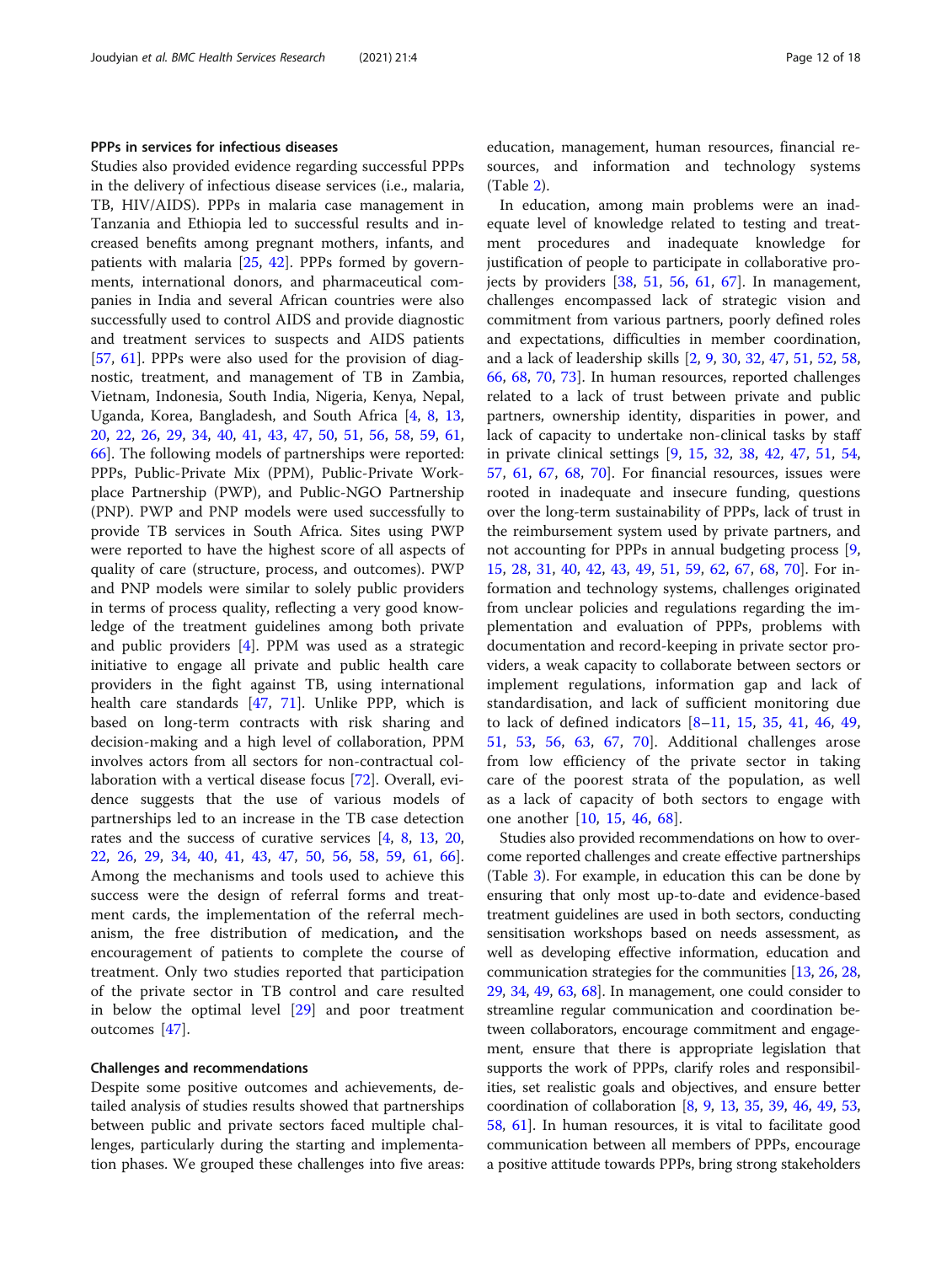#### <span id="page-12-0"></span>Education

▪ Inadequate education for justification of people to participate in collaborative projects [\[38,](#page-16-0) [51](#page-16-0)]

• Insufficient knowledge of the private about testing and treatment procedures [[51,](#page-16-0) [56,](#page-16-0) [61](#page-16-0), [67\]](#page-16-0)

#### Management

**.** Lack of commitment of public and private sector managers and decision-makers [\[9](#page-15-0), [51](#page-16-0), [52,](#page-16-0) [58](#page-16-0), [73\]](#page-16-0)

- Lack of clear vision on the way forward [[68](#page-16-0), [70\]](#page-16-0)
- Non-formulation of strategic direction for PPPs models by the government [\[70\]](#page-16-0)
- Lack of accountability, poorly defined roles and lack of advisory committees [[30,](#page-15-0) [52\]](#page-16-0)
- The difficulty of coordinating different members, especially in the early stages [\[47,](#page-16-0) [66](#page-16-0)]
- Poor leadership skills [[32](#page-16-0)]

#### Human resource

- Lack of trust between the public and private sectors<sup>(9, 47, 54, 57, 70)s</sup>
- Disparities in power actors involved in partnership [[15](#page-15-0), [32\]](#page-16-0)
- Limited access to people willing and able to participate in the private sector [\[32,](#page-16-0) [38](#page-16-0)]

▪ Lack of capacity of private practitioners and hospitals to undertake non-clinical tasks such as treatment supervision or prompt recording and reporting of required data [\[51](#page-16-0), [61,](#page-16-0) [68\]](#page-16-0)

• Lack of perceived ownership of the project by partners [\[42,](#page-16-0) [61](#page-16-0)]

▪ Reported disrespect and distrust of the public sector towards partners from the private sector [[9,](#page-15-0) [67](#page-16-0), [70](#page-16-0)]

#### Financial resources

▪ Downsizing of social capital [\[15\]](#page-15-0)

- Inadequate financial resources [\[28,](#page-15-0) [40](#page-16-0), [42,](#page-16-0) [59,](#page-16-0) [68](#page-16-0)]
- Sustainability of the PPPs [[49](#page-16-0)]
- Insecure funding [\[31,](#page-16-0) [68](#page-16-0), [70\]](#page-16-0)

• Lack of trust by private sector partners at the reimbursement system [[51](#page-16-0), [62\]](#page-16-0)

▪ The unwillingness of the public sector to use financial incentives for private sector motivation [\[43,](#page-16-0) [67](#page-16-0)]

▪ Not setting the specified budget for PPP [[9\]](#page-15-0)

#### Information and technology systems

▪ A weakness of the private sector in the documentation of services provided by the private sector [[34](#page-16-0), [35,](#page-16-0) [41,](#page-16-0) [49](#page-16-0), [51,](#page-16-0) [53,](#page-16-0) [56](#page-16-0), [63\]](#page-16-0)

**.** Lack of consistent form of interaction between the public and private sectors due to different systems [[9](#page-15-0), [15,](#page-15-0) [51](#page-16-0), [67](#page-16-0)]

• Lack of appropriate monitoring and reporting mechanisms [\[9](#page-15-0), [15](#page-15-0), [49,](#page-16-0) [67](#page-16-0)]

▪ Lack of clarity in policies regarding the implementation and evaluation of PPPs [[15](#page-15-0), [46,](#page-16-0) [70](#page-16-0)]

▪ Absence of support systems for supervision and record-keeping for private-sector employees [\[26,](#page-15-0) [58](#page-16-0)]

- Inefficient administrative system [[61,](#page-16-0) [62\]](#page-16-0)
- Weak capacity to collaborate or regulate [\[54,](#page-16-0) [57](#page-16-0), [68](#page-16-0), [70\]](#page-16-0)

#### Table 2 Challenges of Public-Private Partnerships in Primary Healthcare (Continued)

- . Weakness in implementing regulations [[68\]](#page-16-0)
- . Inadequate mechanisms to ensure continuity of care [[68](#page-16-0)]
- Information gaps exist between public and private sector [\[10,](#page-15-0) [40](#page-16-0), [57,](#page-16-0) [67](#page-16-0)]
- Absence of external performance assessment of PPPs [\[10](#page-15-0)]
- Lack of standard internal monitoring system [\[10\]](#page-15-0)
- Failure to define an indicator for evaluation of PPPs [\[8](#page-15-0), [9,](#page-15-0) [11](#page-15-0)]

#### **Others**

▪ Low efficiency of the private sector in taking care of the poorest sectors of society [\[15](#page-15-0)]

• The poor capacity of the public sector to design and manage contracts with private organisations [\[10](#page-15-0), [45](#page-16-0), [68\]](#page-16-0)

PPP Public-Private Partnership

into partnerships, and create a culture of respect, appreciation, and trust [[9,](#page-15-0) [31](#page-16-0), [47,](#page-16-0) [51](#page-16-0)–[53,](#page-16-0) [57](#page-16-0), [74](#page-16-0), [75\]](#page-16-0). For financial resources, it is important to introduce financial incentives, ensure funding sustainability, and identify alternate financial suppliers [\[6](#page-15-0), [28,](#page-15-0) [36](#page-16-0), [56,](#page-16-0) [59](#page-16-0), [69,](#page-16-0) [74\]](#page-16-0). For information and technology systems, one should consider placing quality assurance mechanisms, building appropriate legislative frameworks, setting up monitoring and documentation systems, using digital tools, and strengthening information systems [\[6](#page-15-0), [9,](#page-15-0) [13](#page-15-0), [15,](#page-15-0) [20](#page-15-0), [54,](#page-16-0) [59](#page-16-0), [61,](#page-16-0) [63](#page-16-0), [75\]](#page-16-0). To support these efforts, it is important to have some flexibility in PPPs models and complement it by political and community support of PPPs [\[38](#page-16-0), [51](#page-16-0), [53,](#page-16-0) [61,](#page-16-0) [76\]](#page-17-0).

#### **Discussion**

We examined the global experience of PHC provision via PPPs for basic PHC services, health education and promotion programs, and services for infectious diseases. The majority of PPPs projects facilitated education and health promotion initiatives and were used to increase access and to facilitate the provision of prevention and treatment services (i.e., TB, malaria, and HIV/AIDS) for certain target groups. The challenges of providing PHC via PPPs were reported primarily for the starting and implementation phases of project execution. Reported challenges and recommendations on how to overcome them fell into one of five areas: education, management, human resources, financial resources, and information systems.

To improve the health care delivery system and to overcome the limitations of financial, technical, and human resources aspects, PPPs should be considered for future health reforms [[3,](#page-15-0) [15,](#page-15-0) [77](#page-17-0)]. Governments already see the potential for private sector involvement in improving public health and PHC services delivery [\[74](#page-16-0), [78](#page-17-0)],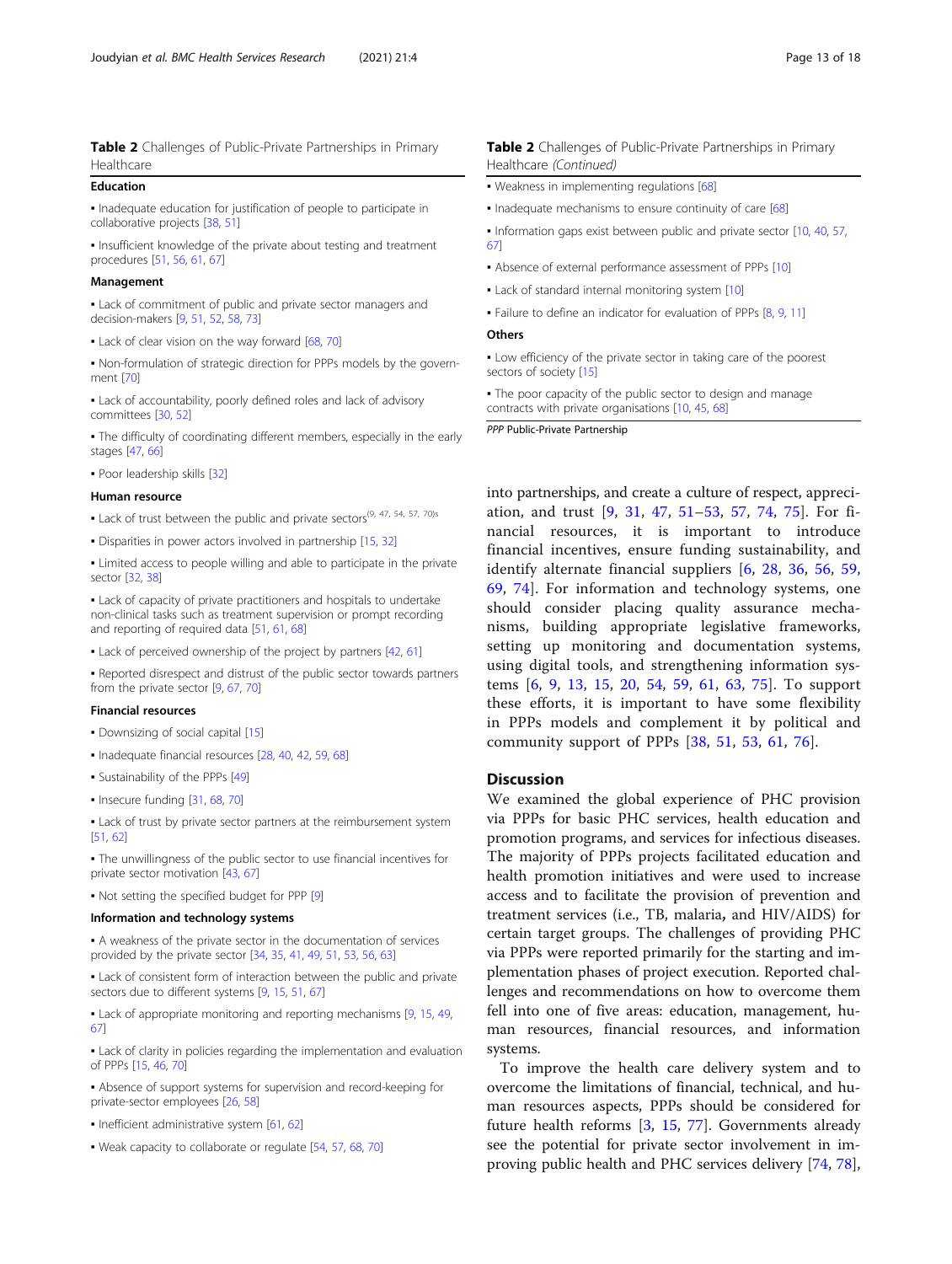<span id="page-13-0"></span>Table 3 Recommendations for effective Public-Private Partnerships in Primary Healthcare

#### Education

▪ Improving training of the private health practitioners based on the latest treatment guidelines [[13](#page-15-0), [28,](#page-15-0) [29](#page-15-0), [49,](#page-16-0) [51,](#page-16-0) [63](#page-16-0)]

▪ Ensuring the knowledge transfer of the most effective, latest and evidence-based treatment guidelines [\[29,](#page-15-0) [39](#page-16-0), [47](#page-16-0), [49\]](#page-16-0)

**•** Effective information, education and communication strategies in the community [[26](#page-15-0)]

• Conducting sensitisation workshops [[67](#page-16-0)]

▪ Conducting retraining courses during participation based on needs assessment [\[6,](#page-15-0) [34](#page-16-0)]

#### Management

• Choosing a strong interface to ensure coordination between partners [[8,](#page-15-0) [9](#page-15-0), [46,](#page-16-0) [47,](#page-16-0) [51](#page-16-0), [57,](#page-16-0) [61,](#page-16-0) [67](#page-16-0)]

▪ Organising regular meetings to maintain communication and to foster and coordinate plans [\[9,](#page-15-0) [47](#page-16-0), [62\]](#page-16-0)

▪ Creating more commitment among partners [\[13,](#page-15-0) [21](#page-15-0), [26](#page-15-0), [47,](#page-16-0) [49](#page-16-0), [51,](#page-16-0) [53,](#page-16-0) [58](#page-16-0), [61,](#page-16-0) [62](#page-16-0), [64](#page-16-0), [70\]](#page-16-0)

▪ Creation of a national policy document outlining schemes for PPP [[61,](#page-16-0) [70](#page-16-0)]

▪ Having a clear delegation of duties and creating process indicators for initiating and sustaining partnerships with private providers [[20](#page-15-0), [30,](#page-15-0) [35](#page-16-0), [53](#page-16-0), [58,](#page-16-0) [61](#page-16-0)]

• Determining a shared vision, strong governance and effective management to achieve objectives [\[21,](#page-15-0) [35](#page-16-0), [39](#page-16-0), [53,](#page-16-0) [66](#page-16-0), [70\]](#page-16-0)

#### Human resources

▪ Creating good communication between all members of the PPPs [[9](#page-15-0), [31](#page-16-0), [51,](#page-16-0) [57](#page-16-0), [70](#page-16-0)]

▪ Taking concerns of all members in initial seriously [[51\]](#page-16-0)

**Encouraging positive attitudes towards the PPPs, particularly during** the initial stages [\[51,](#page-16-0) [53](#page-16-0)]

▪ Convincing the private sector that they will benefit from the PPPs [[51,](#page-16-0) [61](#page-16-0)]

• Creating change thinking among staff [\[5](#page-15-0), [9,](#page-15-0) [67](#page-16-0)]

- Attracting strong stakeholders into the partnership [[47,](#page-16-0) [50,](#page-16-0) [51](#page-16-0), [53,](#page-16-0) [57](#page-16-0)]
- Facilitating respectful relations in the partnership [[9,](#page-15-0) [57](#page-16-0), [70\]](#page-16-0)
- Appreciating the attitude and performance of the staff [[31](#page-16-0)]

▪ Maintaining transparency between sectors to build trust [\[9](#page-15-0), [31,](#page-16-0) [32,](#page-16-0) [47](#page-16-0), [52](#page-16-0), [66,](#page-16-0) [70](#page-16-0)]

#### Financial resources

▪ Introducing financial incentives for private sector motivation [[4,](#page-15-0) [32,](#page-16-0) [56](#page-16-0), [69](#page-16-0)]

▪ Ensuring availability of appropriate funds [\[6,](#page-15-0) [28](#page-15-0)]

• Taking the determination of sustainable financing for partnership seriously [\[49,](#page-16-0) [62](#page-16-0)]

▪ Identifying alternate financial suppliers [\[59](#page-16-0)]

#### Information and technology systems

**Ensuring the existence of a quality assurance mechanism and program** [[6,](#page-15-0) [13,](#page-15-0) [20](#page-15-0), [54,](#page-16-0) [59](#page-16-0), [70](#page-16-0)]

- Establishing norms [\[15](#page-15-0), [61](#page-16-0)]
- Tackling morality and accountability issues [[15](#page-15-0), [51](#page-16-0), [65\]](#page-16-0)
- Building a legislative framework [\[9,](#page-15-0) [15](#page-15-0), [61,](#page-16-0) [70\]](#page-16-0)

#### Table 3 Recommendations for effective Public-Private Partnerships in Primary Healthcare (Continued)

- Defining operational strategies [\[8](#page-15-0), [15,](#page-15-0) [27](#page-15-0), [58](#page-16-0)]
- Strengthening supervision of private sector [[6](#page-15-0), [9,](#page-15-0) [47](#page-16-0), [51,](#page-16-0) [65](#page-16-0)]
- Setting a monitoring and documentation system for referrals [[9,](#page-15-0) [13](#page-15-0), [63](#page-16-0)]
- Strengthening the information system [[39](#page-16-0), [57,](#page-16-0) [67](#page-16-0)]
- Determining the appropriate referral structure [\[9](#page-15-0), [61,](#page-16-0) [67\]](#page-16-0)
- Using digital tools in facilitating project operations and also in ensuring adherence to protocols by both providers and patients [\[42,](#page-16-0) [68](#page-16-0)]

**Ensuring continuity in care for patients by the strength of provider** networks and determine policies and program actions [[31](#page-16-0), [61\]](#page-16-0)

**• Establishing procedural requirement in getting the funds released** timely for grant/reimbursement to the private partner [[53\]](#page-16-0)

▪ Creating a payment-based financial system [\[27,](#page-15-0) [32](#page-16-0), [46,](#page-16-0) [69\]](#page-16-0)

#### **Others**

▪ Ensuring flexibility of the PPPs model to adapt to changing circumstances [\[28,](#page-15-0) [51](#page-16-0)]

▪ Encouraging political and community support for partnership [[43](#page-16-0), [53,](#page-16-0) [61](#page-16-0), [68\]](#page-16-0)

PPP Public-Private Partnership

as they can bring benefits to the health care system, population health, and can lead to direct and indirect costs savings [[79](#page-17-0)]. They also provide an opportunity for mutual learning between colleagues by stimulating the creation of new knowledge and infrastructure, increase transparency, which can provide greater accountability, public confidence, and result in a higher quality of care [[75,](#page-16-0) [76\]](#page-17-0). PPPs can lead to improvements in efficiency and effectiveness in service provision and provide a necessary platform for social tests that can enable learning, for example, on how to handle the most unsustainable health problems. However, the opponents of PPPs believe that most PPPs are weak, as developing countries do not have the resources to monitor the quality of provided health services [[80,](#page-17-0) [81\]](#page-17-0). Private medical providers are also accused of self-centred attitudes and noninterference in public works. However, some doctors working for the private sector might be willing to take part in partnerships to be able to fight TB and provide HIV/AIDS services for the target population together with the public sector employees and other health sector representatives. The role of private doctors also needs to be carefully analysed and should be supported in its processes when assuming responsibility as primary caregivers [\[61](#page-16-0)].

A partnership should not be formed unless the public sector is strong enough to ensure that it can provide appropriate training and health care services, monitor the outcomes, and have the ability to engage as a partner in PPPs [[51\]](#page-16-0). Before designing any partnership, clear and achievable public interest goals should be considered. A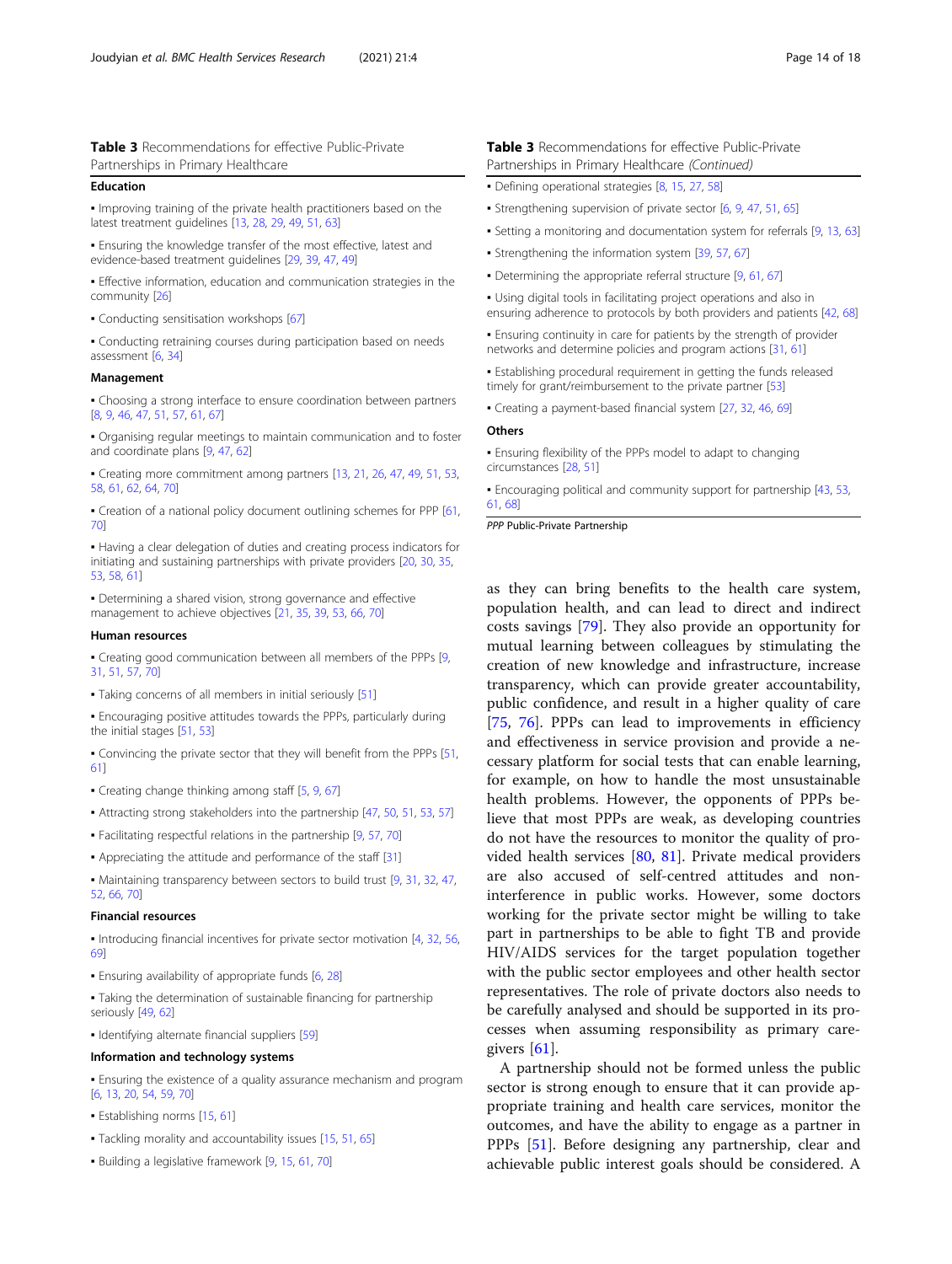<span id="page-14-0"></span>government structure should then ensure that the goals are in line with the needs of stakeholders in publicprivate partnerships, and tools and mechanisms to measure progress and success are well-defined [\[82](#page-17-0)]. All partners should also be motivated and provided with incentives to ensure active engagement and participation [[9,](#page-15-0) [51\]](#page-16-0). All individuals who participate in the partnership must have the appropriate level of bargaining power. Hence, to form a common attitude among all partners, sensitisation and persuasion training is also recommended [\[51](#page-16-0), [82\]](#page-17-0). Another important element is transparent communication and accountability of all partners [[30,](#page-15-0) [32,](#page-16-0) [81](#page-17-0)].

PPPs can have a better and more stable performance by improving existing healthcare infrastructure, deploying trained human resources, and, most importantly, by better monitoring doctors and professionals and managed organisations [[67\]](#page-16-0). Although the implementation of a PPP model is not easy, it could be even harder to maintain it [[51](#page-16-0)]. Sustainability of participatory models is one of the important issues. A lack of financial support and commitment, especially at the level of top executives, are among the issues that can distort the model's sustainability [[9,](#page-15-0) [51,](#page-16-0) [68](#page-16-0)]. Hence, the sustainability of each model of PPP depends on the ability, commitment, collaboration, and communication between the public and private sectors [[9,](#page-15-0) [32,](#page-16-0) [51,](#page-16-0) [70\]](#page-16-0).

Additionally, long-term planning and sustainability policies should be considered, as well as any additional health care costs. Alternative and sustainable funding sources should be identified, and PPPs must be prepared to respond to possible problems, seize the opportunities, anticipate external threats, and be flexible. The weaknesses and deficiencies of any partner involved in PPPs could potentially affect the provision and quality of PHC services. However, ultimately, it is the government and local health authorities that are responsible for PHC services provision to the population [\[27](#page-15-0), [51](#page-16-0), [68](#page-16-0), [82](#page-17-0)].

#### Limitations

Our study is one of the first to review PHC services provision via PPPs. The key weaknesses of our review should, nonetheless, be kept in mind. First, our findings reflect the results of partnerships in PHC and left studies reporting on PPP use in hospitals and other healthcare sectors outside the scope of this review. Second, we only reviewed studies that were published in the English language, potentially leaving important studies reported and published in other languages.

#### Conclusion

Despite various challenges, PPPs could provide a good opportunity to facilitate access to health care services, especially in remote areas. However, it should be noted that the success of PPPs depends on the existence of transparency in relationships between partners, PPPs being flexible, having a sustainable financing source, mutual commitment, and the ability of the public sector to monitor and control the quality of services provided by the private sector. Therefore, governments should consider long-term plans and sustainable policies to start such partnerships and learn from the experience of other countries.

### Appendix

Appendix: Search strategy

| <b>Database</b>                                      | Keywords                                                                                                                                                                                                                                                                 |
|------------------------------------------------------|--------------------------------------------------------------------------------------------------------------------------------------------------------------------------------------------------------------------------------------------------------------------------|
| Science direct<br>PubMed<br>Embase<br>Web of science | A: PPP OR "public- private partnership" OR "public- private participation"<br>OR "public -private collaboration" OR "public- private engagement"<br>OR "Public- private mix"<br>B: "Health care "OR "Healthcare" OR "public health"<br>C: A AND B                        |
| Ovid Medline                                         | A: PPP OR "public- private partnership" OR "public- private participation"<br>OR "public -private collaboration" OR "public- private engagement"<br>OR "Public- private mix"<br>B: PHC OR "Primary Health care "OR "Primary Healthcare"<br>C: A AND B                    |
| Scopus                                               | A: PPP OR "public- private partnership" OR "public- private participation" OR<br>"public -private collaboration" OR "public- private engagement" OR<br>"Public- private mix"<br>B: PHC OR "Primary Health care "OR "Primary Healthcare" OR "public health"<br>C: A AND B |
| Inclusions criteria                                  | All studies on public-private partnerships in primary health care delivery.                                                                                                                                                                                              |
| Exclusions criteria                                  | Studies published in any language other than English.<br>Non-peer reviewed reports, documents and posters. Unpublished manuscripts.                                                                                                                                      |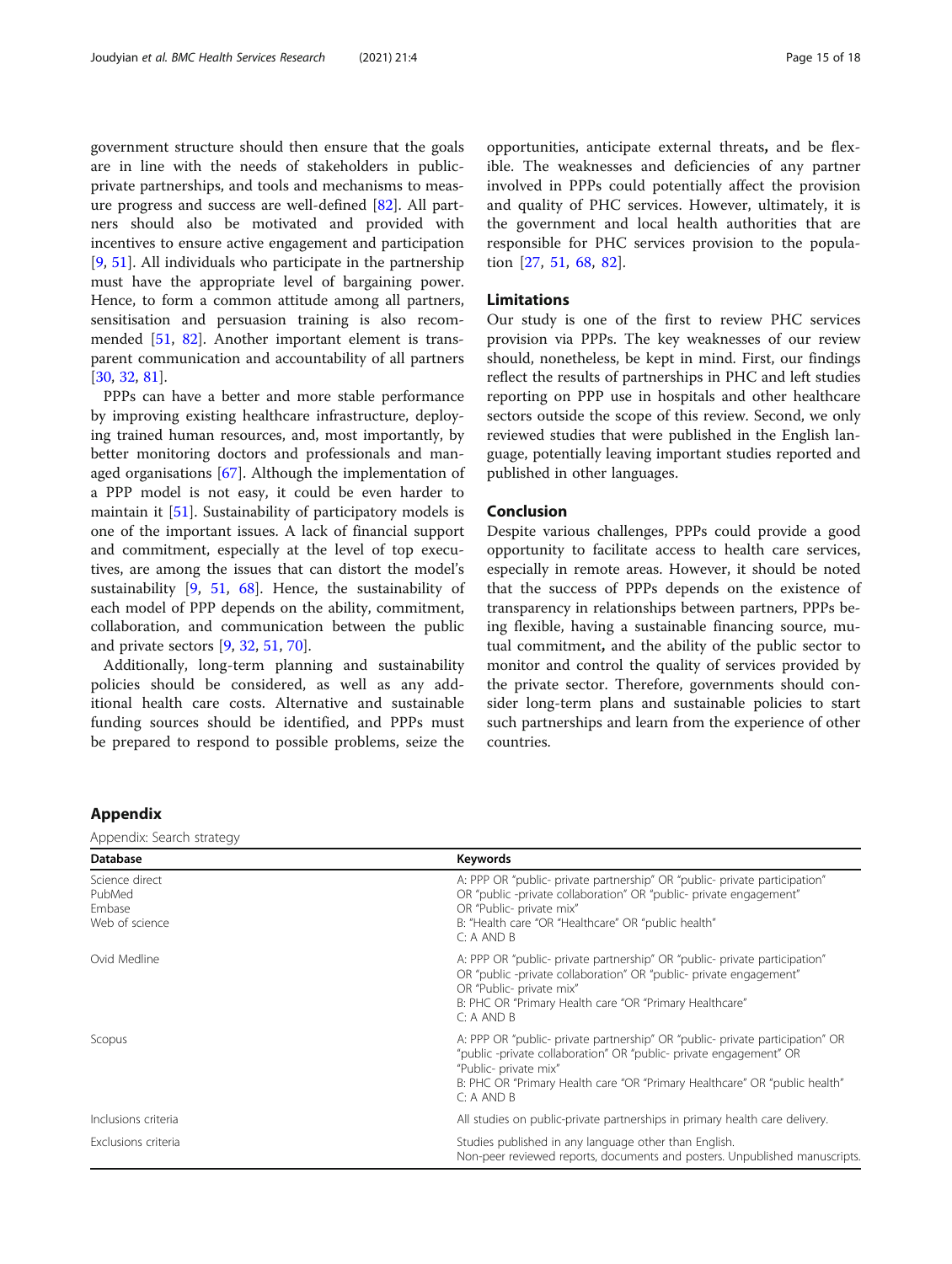#### <span id="page-15-0"></span>Abbreviations

PPP: Public-Private Partnership; PHC: Primary Healthcare; UHC: Universal Health Coverage; PPPs: Public-Private Partnerships; TB: Tuberculosis; PPM: Public-Private Mix; PWP: Public-Private Workplace Partnership; PNP: Public-NGO Partnership

#### Acknowledgements

Not applicable.

#### Authors' contributions

DL and JN contributed to all phase of the study. TJS contributed to the initial idea of the study and guided it. MM and VSG made a substantial contribution to the study. All authors revised the manuscript critically for important content and approved the final version.

#### Funding

All stages of the research were funded by the Health Services Management Research Center, Tabriz University of Medical Sciences.

#### Availability of data and materials

All data generated or analysed during this study are included in this published article and its supplementary information files.

#### Ethics approval and consent to participate

Not applicable.

#### Consent for publication

Not applicable.

#### Competing interests

The authors declare that there is no conflict of interests.

#### Author details

<sup>1</sup>Tabriz Health Services Management Research Center, Iranian Center of Excellence in Health Management, Tabriz University of Medical Sciences, Tabriz, Iran. <sup>2</sup>Social Determinants of Health Research Center, Health Management and Safety Promotion Research Institute, Tabriz University of Medical Sciences, Tabriz, Iran. <sup>3</sup>Department of Health Policy& Management, School of Management & Medical Informatics, Tabriz University of Medical Sciences, Tabriz, Iran. <sup>4</sup>National Institute of Health Research (NIHR), Tehran University of Medical Sciences, Tehran, Iran. <sup>5</sup>Erasmus School of Health Policy and Management (ESHPM), Erasmus University Rotterdam, Rotterdam, The Netherlands. <sup>6</sup>Institute of Population Health Sciences, Queen Mary University of London, London, UK. <sup>7</sup>Department of Infectious Disease Epidemiology, London School of Hygiene & Tropical Medicine, London, UK.

#### Received: 11 December 2019 Accepted: 26 November 2020 Published online: 04 January 2021

#### References

- World Health Organization: Constitution of the World Health Organization. Geneva: WHO Basic Documents; 1948.
- 2. World Health Organization. Declaration of Alma-Ata. International Conference on, Primary Health Care; Kazakh Soviet Socialist Republic; Sept 6–12, 1978.
- 3. World Health Organization. Astana declaration on primary health care: from Alma-Ata towards universal health coverage and sustainable development goals. Geneva: WHO; 2018.
- 4. Sinanovic E, Kumaranayake L. Quality of tuberculosis care provided in different models of public-private partnerships in South Africa. Int J Tuberculosis Lung Disease. 2006;10(7):795–801.
- 5. Mili D, Mukharjee K. Public private partnership in health: a study in Arunachal Pradesh. J Datta Meghe Institute of Med Scie University. 2014; 9(2):90–3.
- 6. Baig M, Panda B, Das JK, Chauhan AS. Is public private partnership an effective alternative to government in the provision of primary health care? A case study in Odisha. J Health Manag. 2014;16(1):41–52.
- 7. Brad Schwartz J, Bhushan I. Improving immunization equity through a public-private partnership in Cambodia. Bull World Health Organ. 2004;82: 661–7.
- 8. Dewan PK, Lal S, Lonnroth K, Wares F, Uplekar M, Sahu S, et al. Improving tuberculosis control through public-private collaboration in India: literature review. Bmj. 2006;332(7541):574–8.
- 9. Engel N, van Lente H. Organisational innovation and control practices: the case of public–private mix in tuberculosis control in India. Sociology Health Illness. 2014;36(6):917–31.
- 10. Imtiaz A, Farooq G, Haq ZU, Ahmed A, Anwer S. Public private partnership and utilization of maternal and child health services in DISTRICT ABBOTTABAD, PAKI STAN. J Ayub Med College Abbottabad. 2017;29(2):275–9.
- 11. Kell K, Aymerich MA, Horn V. FDI–Unilever brush day & night partnership: 12 years of improving behaviour for better oral health. Int Dent J. 2018;68:3–6.
- 12. Oluoha C, Umeh C, Ahaneku H. Assessing the contributions of private health facilities in a pioneer private-public partnership in childhood immunization in Nigeria. J Public Health Afr. 2014;5(1):40–2.
- 13. Ardian M, Meokbun E, Siburian L, Malonda E, Waramori G, Penttinen P, et al. A public-private partnership for TB control in Timika, Papua Province, Indonesia. The Int J Tuberculosis Lung Disease. 2007;11(10):1101–7.
- 14. English LM, Guthrie J. Driving privately financed projects in Australia: what makes them tick? Accounting. Auditing Accountability J. 2003; 16(3):493–511.
- 15. Ahmed F, Nisar N. Public-private partnership scenario in the health care system of Pakistan/Projet de partenariat public-prive dans le systeme de sante du Pakistan. East Mediterr Health J. 2010;16(8):910.
- 16. Brugha R, Zwi A. Improving the quality of private sector delivery of public health services: challenges and strategies. Health Policy Plan. 1998;13(2): 107–20.
- 17. Aljunid S. The role of private medical practitioners and their interactions with public health services in Asian countries. Health Policy Plan. 1995;10(4): 333–49.
- 18. Arora V, Gupta R. Private-public mix: a prioritisation under RNTCP-an Indian perspective. Indian J Chest Dis Allied Sci. 2004;46(1):27–38.
- 19. Lönnroth K, Thuong LM, Linh PD, Diwan VK. Utilization of private and public health-care providers for tuberculosis symptoms in Ho Chi Minh City, Vietnam. Health Policy Planning. 2001;16(1):47–54.
- 20. Murthy K, Frieden T, Yazdani A, Hreshikesh P. Public-private partnership in tuberculosis control: experience in Hyderabad, India. Int J Tuberculosis Lung Disease. 2001;5(4):354–9.
- 21. Miles K, Conlon M, Stinshoff J, Hutton R. Public-private partnerships in the response to HIV: experience from the resource industry in Papua New Guinea. Rural Remote Health. 2014;14(3):2868.
- 22. Arora V, Lonnroth K, Sarin R. Improved case detection of tuberculosis through a public-private partnership. Indian J Chest Dis Allied Sci. 2004; 46(2):133–6.
- 23. Farahbakhsh M, Sadeghi-Bazargani H, Nikniaz A, Tabrizi JS, Zakeri A, Azami S. Iran's experience of health cooperatives as a public-private partnership model in primary health care: a comparative study in East Azerbaijan. Health Promotion Perspectives. 2012;2(2):287.
- 24. Reich MR. Public-private partnerships for public health. Nat Med. 2002;6(6): 617–20.
- 25. Argaw MD, Woldegiorgis AG, Abate DT, Abebe ME. Improved malaria case management in formal private sector through public private partnership in Ethiopia: retrospective descriptive study. Malar J. 2016; 15(1):352.
- 26. Balasubramanian R, Rajeswari R, Vijayabhaskara R, Jaggarajamma K, Gopi P, Chandrasekaran V, et al. A rural public-private partnership model in tuberculosis control in South India. Int J Tuberculosis Lung Dis. 2006;10(12): 1380–5.
- 27. Barr DA. A Research Protocol to Evaluate the Effectiveness of Public--Private Partnerships as a Means to Improve Health and Welfare Systems Worldwide. Am J Public Health. 2007;97(1):19-25.
- 28. Bourgeois DM, Phantumvanit P, Llodra JC, Horn V, Carlile M, Eiselé JL. Rationale for the prevention of oral diseases in primary health care: an international collaborative study in oral health education. Int Dent J. 2014; 64:1–11.
- 29. Chongwe G, Kapata N, Maboshe M, Michelo C, Babaniyi O. A survey to assess the extent of public-private mix DOTS in the management of tuberculosis in Zambia. African J Primary Health Care Family Med. 2015;7(1):1–7.
- 30. Ejaz I, Shaikh BT, Rizvi N. NGOs and government partnership for health systems strengthening: a qualitative study presenting viewpoints of government, NGOs and donors in Pakistan. BMC Health Serv Res. 2011;11(1):122.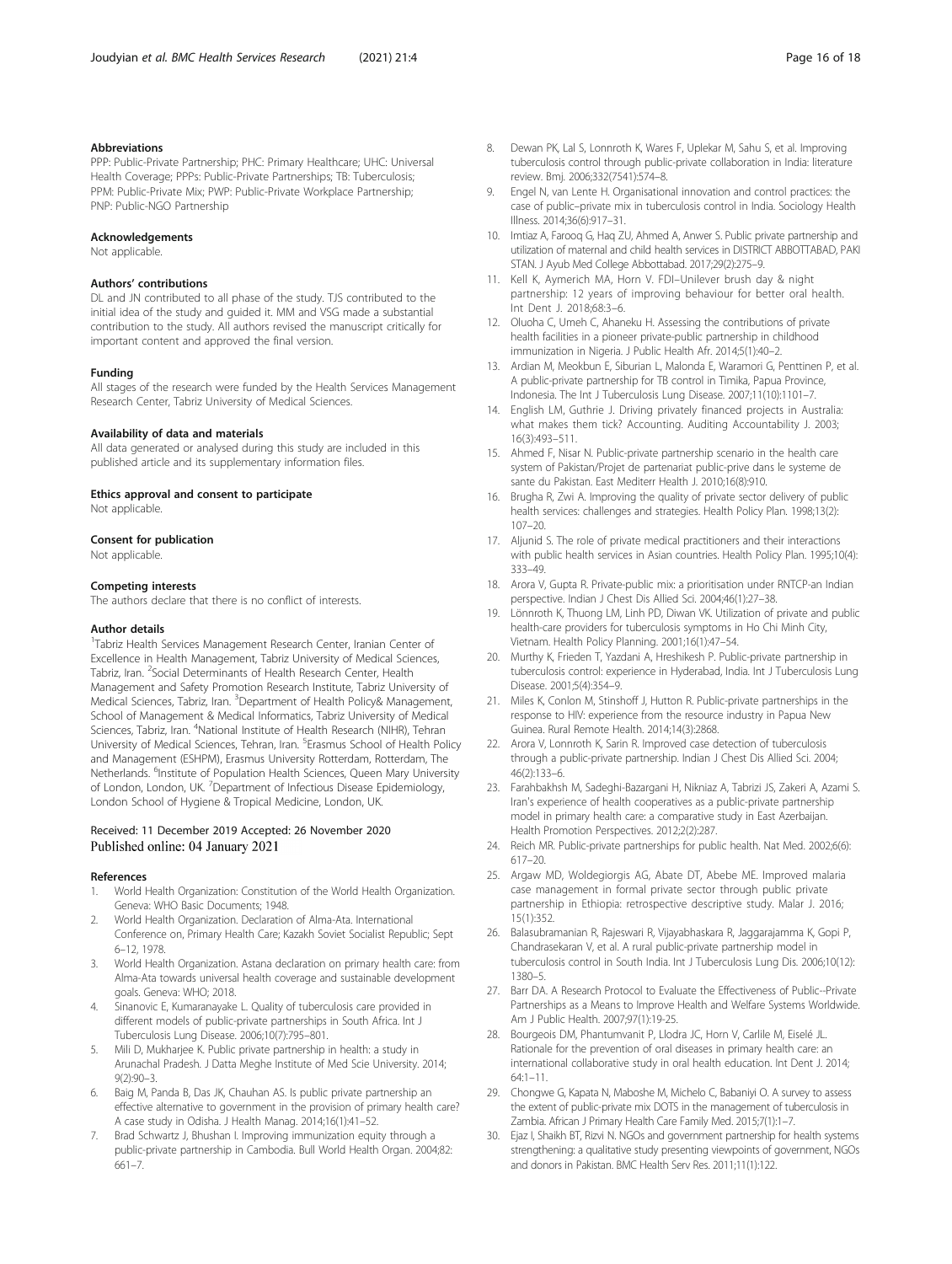- <span id="page-16-0"></span>31. Fobosi S, Lalla-Edward S, Ncube S, Buthelezi F, Matthew P, Kadyakapita A, et al. Access to and utilisation of healthcare services by sex workers at truck-stop clinics in South Africa: a case study. S Afr Med J. 2017;107(11): 994–9.
- 32. Ganguly P, Jehan K, de Costa A, Mavalankar D, Smith H. Considerations of private sector obstetricians on participation in the state led "Chiranjeevi Yojana" scheme to promote institutional delivery in Gujarat, India: a qualitative study. BMC Pregnancy Childbirth. 2014;14(1):352.
- 33. Ghanashyam B. Can public-private partnerships improve health in India? Lancet. 2008;372(9642):878–9.
- 34. Gidado M, Ejembi C. Tuberculosis case management and treatment outcome: assessment of the effectiveness of public-private mix of tuberculosis programme in Kaduna state, Nigeria. Annals African Med. 2009; 8(1):25.
- 35. Gold J, Hellard M, Lim M, Dixon H, Wakefield M, Aitken C. Public-private partnerships for health promotion: the experiences of the S5 project. Am J Health Educ. 2012;43(4):250–3.
- 36. Handler AS, Henderson VA, Rosenfeld A, Rankin K, Jones B, Issel LM. Illinois breast and cervical cancer program: implementing effective public-private partnerships to assure population health. J Public Health Management Practice. 2015;21(5):459–66.
- 37. Harris DM, Seymour J, Grummer-Strawn L, Cooper A, Collins B, DiSogra L, et al. Let's move salad bars to schools: a public–private partnership to increase student fruit and vegetable consumption. Childhood Obesity (Formerly Obesity and Weight Management). 2012;8(4):294–7.
- 38. Herman NG, Rosenberg LR, Moursi AM. Public-private collaboration to improve oral health status of children enrolled in head start in New York City. N Y State Dent J. 2008;74(4):32.
- 39. Hirano D. Partnering to Improve Infant Immunizations:: The Arizona Partnership for Infant Immunization (TAPII). Am J Prev Med. 1998;14(3):22–5.
- 40. Joloba M, Mwangi C, Alexander H, Nadunga D, Bwanga F, Modi N, et al. Strengthening the tuberculosis specimen referral network in Uganda: The role of public-private partnerships. J Infectious Diseases. 2016;213(suppl\_2): S41–S6.
- 41. Kim HJ, Bai G-H, Kang MK, Kim SJ, Lee JK, Cho S-I, et al. A public-private collaboration model for treatment intervention to improve outcomes in patients with tuberculosis in the private sector. Tuberculosis Respiratory Diseases. 2009;66(5):349–57.
- 42. Kramer K, Mandike R, Nathan R, Mohamed A, Lynch M, Brown N, et al. Effectiveness and equity of the Tanzania National Voucher Scheme for mosquito nets over 10 years of implementation. Malar J. 2017;16(1):255.
- 43. Kumar M, Dewan P, Nair P, Frieden T, Sahu S, Wares F, et al. Improved tuberculosis case detection through public-private partnership and laboratory-based surveillance, Kannur District, Kerala, India, 2001–2002. Int J Tuberculosis Lung Disease. 2005;9(8):870–6.
- 44. Kumar M, Kiran A, Kujur M. Assessment of mobile medical units functioning in Jharkhand, India. Int J Community Med Public Health. 2017;3(4):878–80.
- 45. Loevinsohn B, Harding A. Buying results? Contracting for health service delivery in developing countries. Lancet. 2005;366(9486):676–81.
- 46. Loevinsohn B, Ul Haq I, Couffinhal A, Pande A. Contracting-in management to strengthen publicly financed primary health services—the experience of Punjab, Pakistan. Health Policy. 2009;91(1):17–23.
- 47. Lönnroth K, Uplekar M, Arora VK, Juvekar S, Lan NT, Mwaniki D, et al. Publicprivate mix for DOTS implementation: what makes it work? Bull World Health Organ. 2004;82:580–6.
- 48. Mohanan M, Bauhoff S, La Forgia G, Babiarz KS, Singh K, Miller G. Effect of Chiranjeevi Yojana on institutional deliveries and neonatal and maternal outcomes in Gujarat, India: a difference-in-differences analysis. Bull World Health Organ. 2013;92:187–94.
- 49. Mudyarabikwa O, Regmi K. Public-private partnerships and efficiency in public procurement of primary healthcare infrastructure: a qualitative research in the NHS UK. J Public Health. 2016;24(2):91–100.
- 50. Newell JN, Pande SB, Baral SC, Bam DS, Malla P. Control of tuberculosis in an urban setting in Nepal: public-private partnership. Bull World Health Organ. 2004;82:92–8.
- 51. Newell JN, Pande S, Baral S, Bam D, Malla P. Leadership, management and technical lessons learnt from a successful public-private partnership for TB control in Nepal. Int J Tuberculosis Lung Disease. 2005;9(9):1013–7.
- 52. Njau R, Mosha F, De Savigny D. Case studies in public-private-partnership in health with the focus of enhancing the accessibility of health interventions. Tanzan J Health Res. 2009;11(4):235–49.
- 53. Pal R, Pal S. Primary health care and public-private partnership: an indian perspective. Ann Tropical Med Public Health. 2009;2(2):46.
- 54. Pérez-Escamilla R. Innovative Healthy Lifestyles School-Based Public–Private Partnerships Designed to Curb the Childhood Obesity Epidemic Globally: Lessons Learned From the Mondelēz International Foundation. Food Nutrition Bulletin. 2018;39(1\_suppl):S3–S21.
- 55. Perry CL, Hoelscher DM, Kohl HW III. Research contributions on childhood obesity from a public-private partnership. Int J Behav Nutr Phys Act. 2015; 12(1):S1.
- 56. Quy H, Lan N, Lönnroth K, Buu T, Dieu T, Hai L. Public-private mix for improved TB control in Ho Chi Minh City, Vietnam: an assessment of its impact on case detection. Int J Tuberculosis Lung Disease. 2003;7(5): 464–71.
- 57. Ramiah I, Reich MR. Building effective public–private partnerships: experiences and lessons from the African comprehensive HIV/AIDS partnerships (ACHAP). Soc Sci Med. 2006;63(2):397–408.
- 58. Rangan S, Juvekar S, Rasalpurkar S, Morankar S, Joshi A, Porter J. Tuberculosis control in rural India: lessons from public-private collaboration. Int J Tuberculosis Lung Disease. 2004;8(5):552–9.
- 59. Reviono R, Setianingsih W, Damayanti KE, Ekasari R. The dynamic of tuberculosis case finding in the era of the public–private mix strategy for tuberculosis control in Central Java, Indonesia. Glob Health Action. 2017; 10(1):1353777.
- 60. Ribeiro CA, Vilma A, Medeiros KAB, de Araúo Morais KM. Public-private Partnership in the Prevention of influenza amongst industry Workers in Ceara State. Eur J Sustainable Development. 2016;5(3):527–31.
- 61. Sheikh K, Porter J, Kielmann K, Rangan S. Public-private partnerships for equity of access to care for tuberculosis and HIV/AIDS: lessons from Pune, India. Trans R Soc Trop Med Hyg. 2006;100(4):312–20.
- 62. Silk H, Gusha J, Adler B, Sachs Leicher E, Finison LJ, Huppert ME, et al. The Central Massachusetts Oral health initiative (CMOHI): a successful public– private community health collaboration. J Public Health Dent. 2010;70(4): 308–12.
- 63. Silow-Carroll S. Iowa's 1st five initiative: improving early childhood developmental services through public-private partnerships: commonwealth fund; 2008.
- 64. Singh A, Mavalankar DV, Bhat R, Desai A, Patel S, Singh PV, et al. Providing skilled birth attendants and emergency obstetric care to the poor through partnership with private sector obstetricians in Gujarat, India. Bull World Health Organ. 2009;87:960–4.
- 65. Tanzil S, Zahidie A, Ahsan A, Kazi A, Shaikh BT. A case study of outsourced primary healthcare services in Sindh, Pakistan: is this a real reform? BMC Health Serv Res. 2014;14(1):277.
- 66. Ullah ANZ, Huque R, Husain A, Akter S, Islam A, Newell JN. Effectiveness of involving the private medical sector in the national TB control Programme in Bangladesh: evidence from mixed methods. BMJ Open. 2012;2(6): e001534.
- 67. Uplekar M. Involving private health care providers in delivery of TB care: global strategy. Tuberculosis. 2003;83(1–3):156–64.
- 68. Uplekar M. Public-private mix for tuberculosis care and prevention. What progress? What prospects? Int J Tuberculosis Lung Disease. 2016;20(11): 1424–9.
- 69. van de Vijver S, Oti S, Cohen Tervaert T, Hankins C, Kyobutungi C, Gomez GB, et al. Introducing a model of cardiovascular prevention in Nairobi's slums by integrating a public health and private-sector approach: the SCALE-UP study. Glob Health Action. 2013;6(1):22510.
- 70. Zafar Ullah A, Newell JN, Ahmed JU, Hyder M, Islam A. Government–NGO collaboration: the case of tuberculosis control in Bangladesh. Health Policy Plan. 2006;21(2):143–55.
- 71. World Health Organization ,Global TB Programme ,20 Avenue Appia, 1211 Geneva, Switzerland.
- 72. Whyle EB, Olivier J. Models of public–private engagement for health services delivery and financing in southern Africa: a systematic review. Health Policy Plan. 2016;31(10):1515–29.
- 73. Shaikh B, Rabbani F, Safi N, Dawar Z. Contracting of primary health care services in Pakistan: is up-scaling a pragmatic thinking. J Pak Med Assoc. 2010;60(5):387.
- 74. Carlsson G, Nordström A. Global engagement for health could achieve better results now and after 2015. Lancet. 2012;380(9853):1533–4.
- 75. Minow M. Public and private partnerships: accounting for the new religion. Harvard Law Review. 2003;116(5):1229–70.